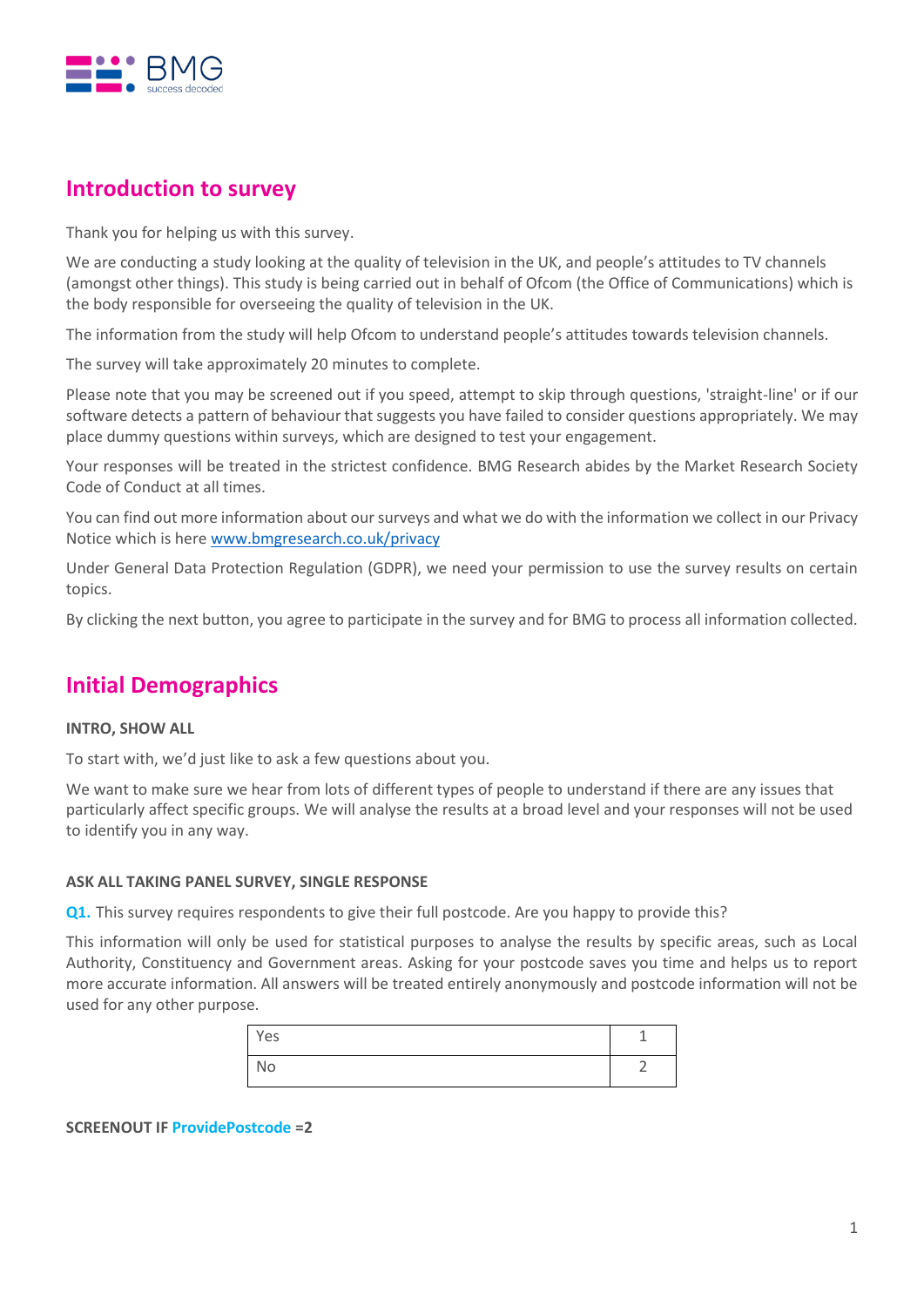

### **ASK ALL TAKING PANEL SURVEY, OPEN RESPONSE**

**Q2.** Could you please provide your full UK postcode? Please ensure to include a space where applicable e.g. AB1 2CD.

OPEN TEXT BOX \_\_\_\_\_\_\_\_\_\_\_\_\_\_\_\_\_\_\_\_\_\_\_\_

ALLOCATE REGION BASED ON POSTCODE (PANEL) / POPULATE VARIABLE BASED ON DATABASE VARIABLE (PUSH-TO)

| <b>East Midlands</b>                                                                | $\mathbf{1}$   |
|-------------------------------------------------------------------------------------|----------------|
| East of England                                                                     | $\overline{2}$ |
| London                                                                              | 3              |
| North East England                                                                  | 4              |
| North West England                                                                  | 5              |
| South East England                                                                  | 6              |
| South West England                                                                  | 7              |
| <b>West Midlands</b>                                                                | 8              |
| Yorkshire and the Humber                                                            | 9              |
| Scotland [USED FOR TEXT SUBSITUTION AND<br>ROUTING IN SUBSEQUENT QUESTIONS]         | 10             |
| Wales [USED FOR TEXT SUBSITUTION<br><b>AND</b><br>ROUTING IN SUBSEQUENT QUESTIONS]  | 11             |
| Northern Ireland [USED FOR TEXT SUBSITUTION<br>AND ROUTING IN SUBSEQUENT QUESTIONS] | 12             |

#### **ASK ALL, SINGLE RESPONSE**

**Q3.** And now, a few questions about you. Which of the following describes how you think of yourself?

*Please select one option.*

| Male                                       |  |
|--------------------------------------------|--|
| Female                                     |  |
| Non-binary                                 |  |
| Prefer to use my own term (please specify) |  |
| Prefer not to say                          |  |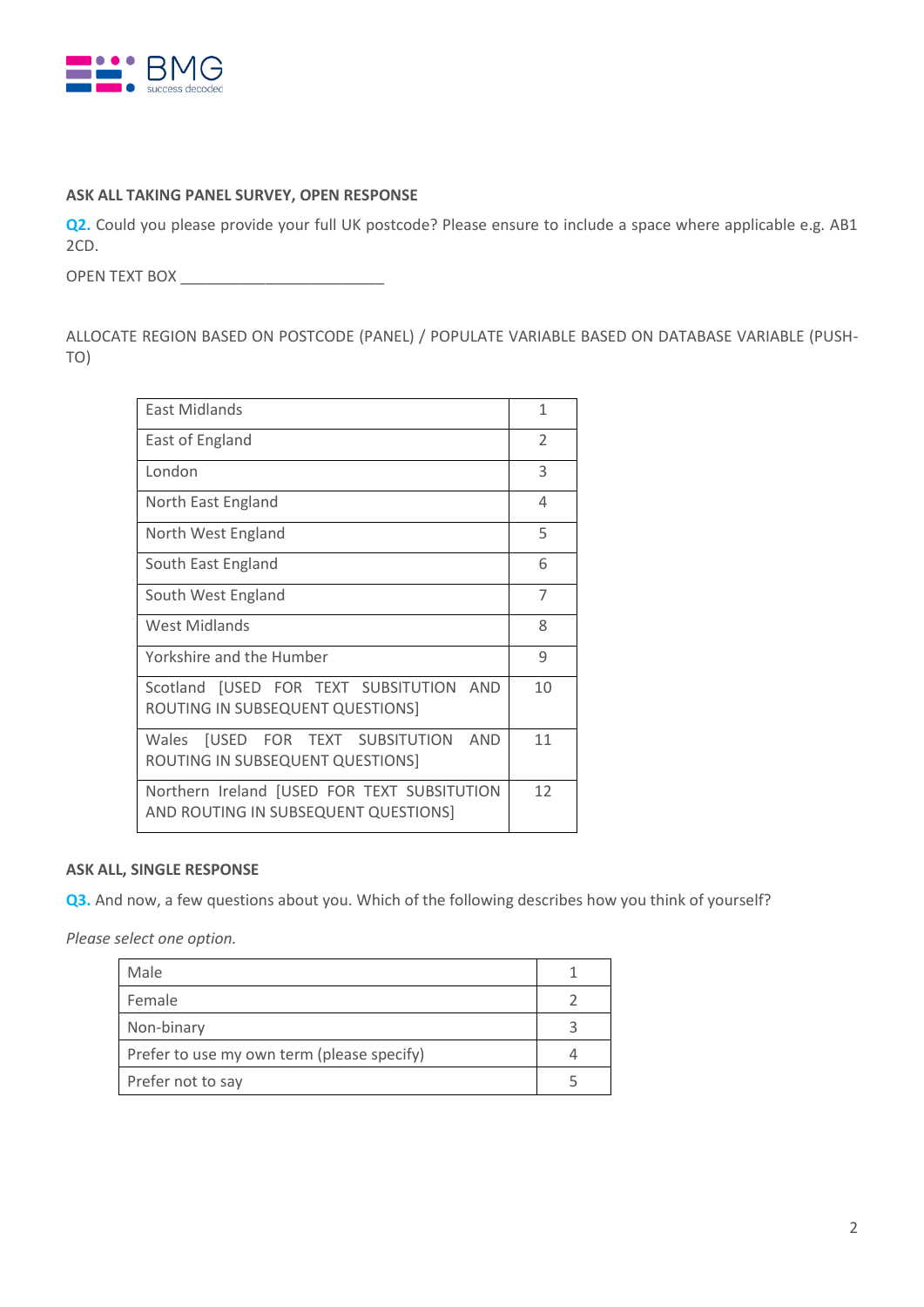

## **ASK ALL, SINGLE RESPONSE**

**Q4.** Is the gender you identify the same as that you were assigned at birth?

*Please select one option.*

| Yes               |  |
|-------------------|--|
| No.               |  |
| Prefer not to say |  |

#### **ASK ALL, SINGLE RESPONSE**

**Q5.** Please indicate which of the following you consider yourself to be:

*Please select one option.*

| Heterosexual or straight                    |  |
|---------------------------------------------|--|
| Gay or lesbian                              |  |
| <b>Bisexual</b>                             |  |
| Prefer to use another term (please specify) |  |
| Prefer not to say                           |  |

#### **ASK ALL, NUMERIC RESPONSE**

**Q6.** How old are you?

*Please enter your age in years.*

OPEN NUMERIC BOX

AGE TO BE BANDED AS:

| Under 16 (Close) | X |
|------------------|---|
| 16-24 years      |   |
| 25-34 years      |   |
| 35-44 years      | 3 |
| 45-54 years      |   |
| 55-64 years      |   |
| 65-74 years      | 6 |
| 75 years or over |   |

#### **ASK ALL, SINGLE RESPONSE**

**Q7.** Which of these best describes the chief income earner in your household?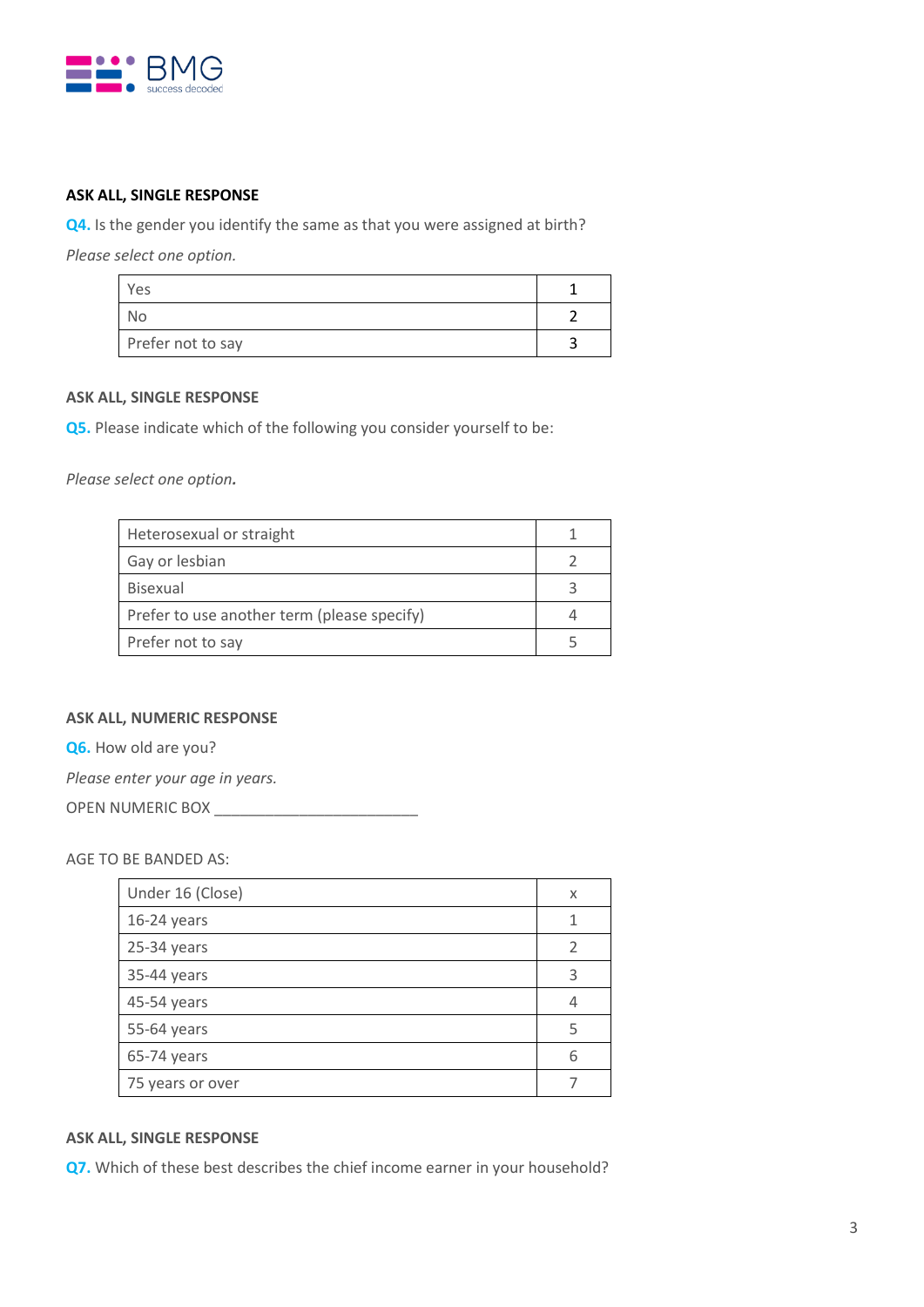

If you/ they are retired and living on a private pension, please choose your description based on what you/ they did before you/ they retired.

If you/ they have been unemployed for six months or less, please choose your description based on your/ their most recent main job.

*Please select one option.*

|                                                                                                                                                                     |                          | Social Grade   |
|---------------------------------------------------------------------------------------------------------------------------------------------------------------------|--------------------------|----------------|
| High managerial, administrative or professional - e.g. doctor, lawyer,<br>company director (50+ people), judge, surgeon, school headmaster etc.                     | 1                        | A              |
| Intermediate managerial, administrative or professional - e.g. school<br>teacher, office manager, junior doctor, bank manager, police inspector,<br>accountant etc. | $\overline{\phantom{a}}$ | B              |
| Supervisor, clerical, junior managerial, administrative or professional -<br>e.g. policeman, nurse, secretary, clerk, self-employed (5+ people) etc.                | 3                        | C <sub>1</sub> |
| Skilled manual worker - e.g. mechanic, paramedic, cook, fitter, plumber,<br>electrician, lorry driver, train driver, hairdresser, beautician, etc.                  | 4                        | C2             |
| Semi-skilled or unskilled manual worker - e.g. baggage handler,<br>restaurant server, factory worker, receptionist, labourer, gardener etc.                         | 5                        | D              |
| Housewife/househusband                                                                                                                                              | 6                        | F              |
| Unemployed                                                                                                                                                          | 7                        | F              |
| Student                                                                                                                                                             | 8                        | C <sub>1</sub> |
| Retired and on state pension ONLY (If retired but not only on state<br>pension, please indicate the occupation just before retirement)                              | 9                        | E              |
| Don't know                                                                                                                                                          | 10                       | X              |

#### **ASK ALL, SINGLE RESPONSE**

**Q8.** Which one of these – if any – is the highest educational or professional qualification that you currently have?

*Please choose the highest option on the list that applies to you.*

*Please select one option.* 

| I have no formal qualifications (and I am not still studying)                                    |   |
|--------------------------------------------------------------------------------------------------|---|
| Entry level qualification such as ESOL, ELC or Skills for Life                                   |   |
| GCSE/ O' Level/ CSE/ National Qualifications/ Standard Grades - but not Maths and<br>not English | 3 |
| GCSE/ O' Level/ CSE/ National Qualifications/ Standard Grades - including Maths or<br>English    | 4 |
| Level 1-2 vocational qualification or intermediate apprenticeship                                | 5 |
| A' level, Scottish Higher, Welsh Baccalaureate, International Baccalaureate or<br>equivalent)    | 6 |
| Level 3 vocational qualification or advanced apprenticeship                                      |   |
| Diplomas in higher education (HNC/HND/BTEC Higher or equivalent)                                 | 8 |
| Level 4-5 vocational qualification or higher apprenticeship                                      | 9 |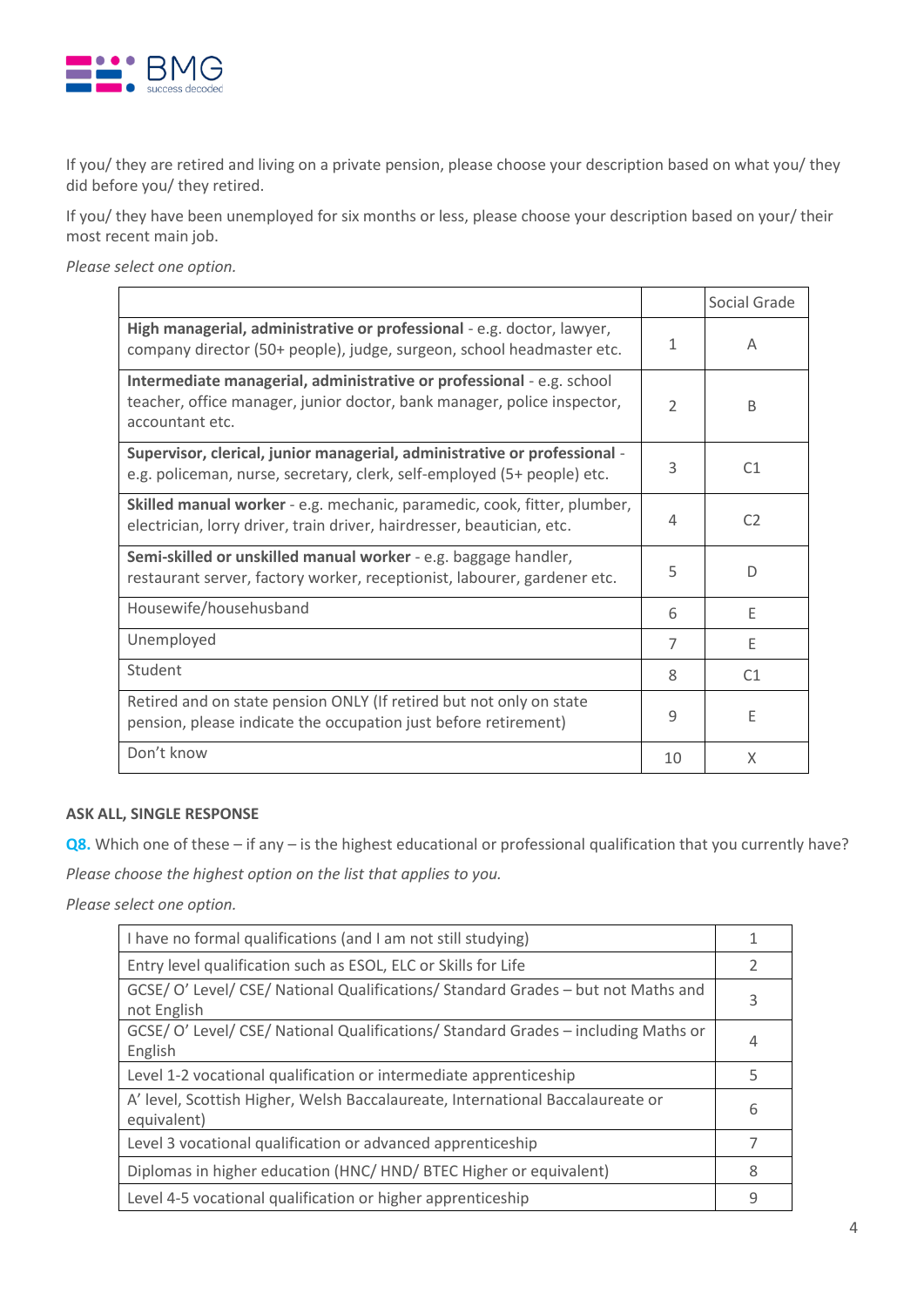

| University first degree (BA/ BSc/ BEd/ PGCE or equivalent) | 10 |
|------------------------------------------------------------|----|
| Level 6 vocational qualification or degree apprenticeship  | 11 |
| University higher degree (e.g. Masters, PhD or equivalent) | 12 |
| Still studying/ still at school                            | 13 |
| Prefer not to say                                          | 14 |
| Don't know                                                 | 15 |

### **ASK ALL, SINGLE RESPONSE**

**Q9.** Which one of these groups best describes your ethnic group or background?

*Please select one option.*

| White                                             |                          |
|---------------------------------------------------|--------------------------|
| English/ Welsh/ Scottish/ Northern Irish/ British | $\mathbf{1}$             |
| Irish                                             | $\overline{\phantom{a}}$ |
| Gypsy, Traveller or Irish Traveller               | 3                        |
| Any other white background                        | 4                        |
| <b>Mixed/ Multiple Ethnic Groups</b>              |                          |
| White and Black Caribbean                         | 5                        |
| White and Black African                           | 6                        |
| White and Asian                                   | 7                        |
| Any other mixed/ multiple ethnic background       | 8                        |
| <b>Asian &amp; Asian British</b>                  |                          |
| Indian                                            | 9                        |
| Pakistani                                         | 10                       |
| Bangladeshi                                       | 11                       |
| Chinese                                           | 12                       |
| Any other Asian background                        | 13                       |
| <b>Black &amp; Black British</b>                  |                          |
| Caribbean                                         | 14                       |
| African                                           | 15                       |
| Any other black/ African/ Caribbean background    | 16                       |
| <b>Other Ethnic Group</b>                         |                          |
| Arab                                              | 17                       |
| Any other ethnic background                       | 18                       |
| Prefer not to say                                 | 19                       |

## **ASK ALL, NUMERIC RESPONSE, CAP AT 20**

**Q10.** What is the total number of people in the household (including yourself and any children)?

*Type in*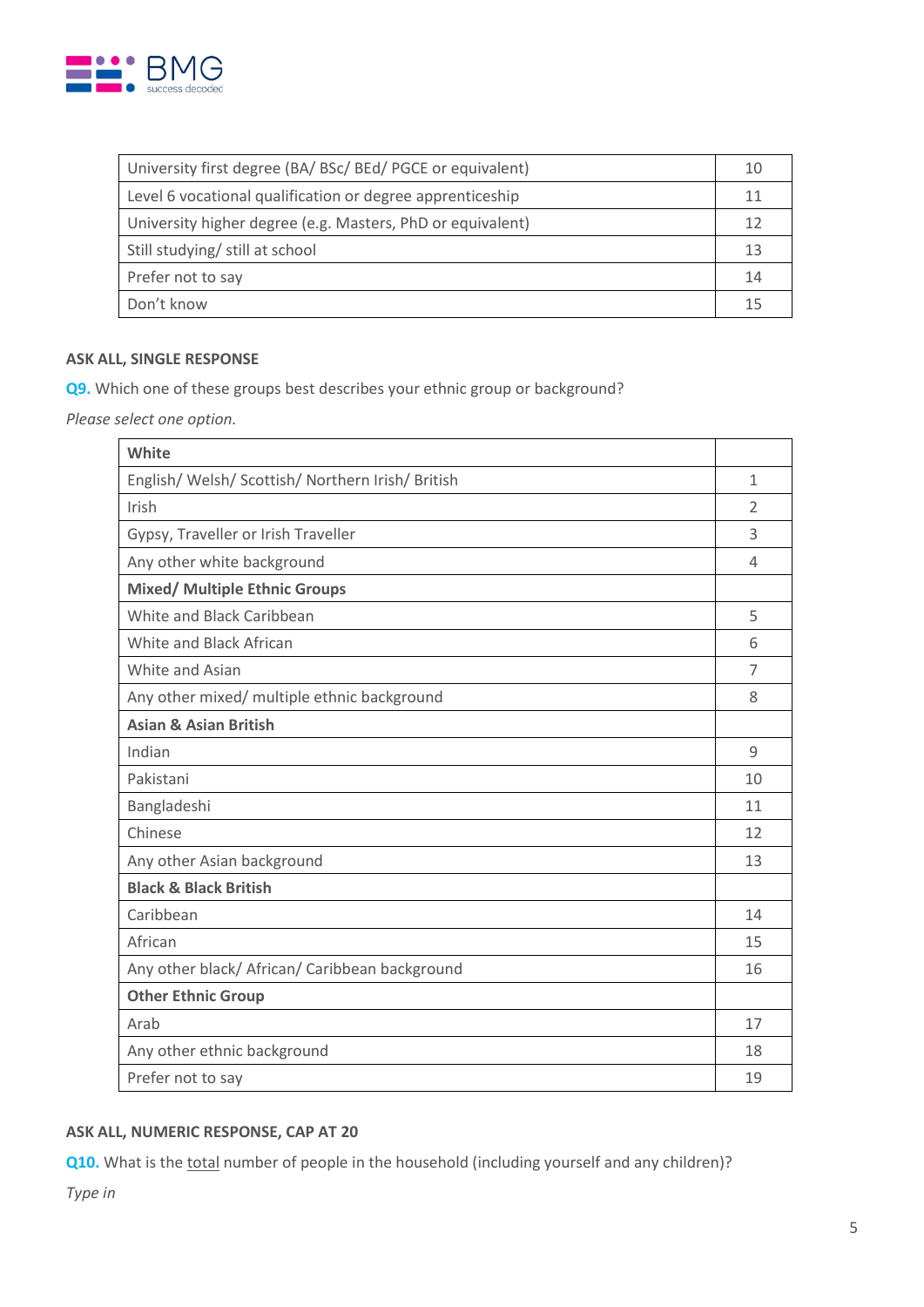

## OPEN TEXT BOX \_\_\_\_\_\_\_\_\_\_\_\_\_\_\_\_\_\_\_\_\_\_\_\_

## **ASK IF HOUSEHOLD SIZE = 2+, MULTI RESPONSE, NUMBER OF OPTIONS TICKED CAN BE NO GREATER THAN HOUSEHOLD SIZE MINUS 1**

**Q11.** Do any children aged under 16 live in your household?

*Please select all that apply.*

| Yes, aged 0-2                           |   |
|-----------------------------------------|---|
| Yes, aged 3-4                           | 2 |
| Yes, aged 5-11                          | 3 |
| Yes, aged 12-15                         |   |
| No children aged under 16 (SINGLE CODE) | 5 |
| Don't know (SINGLE CODE)                | 6 |
| Prefer not to say (SINGLE CODE)         |   |

### **ASK IF ANY UNDER 16s AT HOME AT Q11 (1-4), SINGLE RESPONSE**

**Q12.** Are you responsible for any of the children aged under 16 in your household, as a parent or guardian? *Please select one option.*

| Yes               |  |
|-------------------|--|
| Nο                |  |
| Prefer not to say |  |

### **ASK ALL, SINGLE RESPONSE**

**Q13.** What is your religion, if any?

*Please select one option.* 

| No religion                                | 1             |
|--------------------------------------------|---------------|
| Catholic                                   | $\mathcal{P}$ |
| Church of England/ Scotland/ Ireland       | 3             |
| Other Christian                            | 4             |
| <b>Buddhist</b>                            | 5             |
| Hindu                                      | 6             |
| Jewish                                     | 7             |
| Muslim                                     | 8             |
| Sikh                                       | 9             |
| Any other religion - Please say (WRITE IN) | 10            |
| Prefer not to say                          | 11            |

#### **ASK ALL, SINGLE RESPONSE**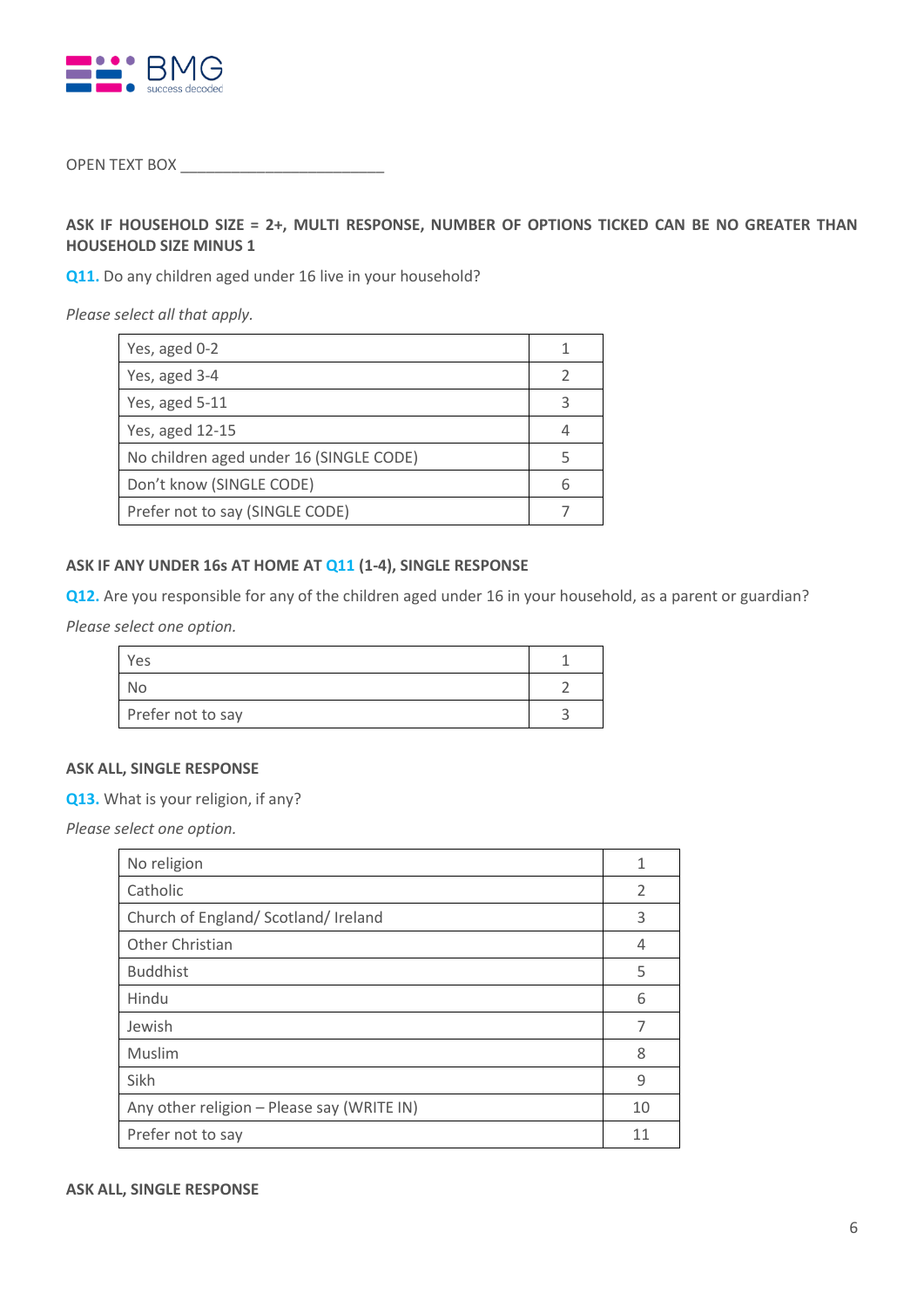

**Q14.** Do you or does anyone in your household have access to the internet at HOME (via any device, e.g., PC, mobile phone etc)?

*Please select one option.* 

| Yes - have access to use at home        |  |
|-----------------------------------------|--|
| Ves - have access but don't use at home |  |
| No do not have access at home           |  |
| Don't know                              |  |

#### **ASK IF INTERNET ACCESS AT Q14 (1-2), NUMERIC RESPONSE, CAP AT 100**

**Q15.** Please think about the hours that you spend doing things online in a typical week – so both weekdays and at the weekend – maybe to visit a social media site or app, look at a website or use an app, watch a TV programme, film or video clip, play games online or check emails. It could be going online using a computer, laptop, tablet, mobile phone, games console or Smart TV.

How many HOURS in a typical WEEK would you say you spend online – this could be at home, your workplace or place of education, on the move when you are commuting, travelling or out and about, more generally.

Please enter the number of hours per week OPEN NUMERIC BOX

Don't know

#### **ASK IF DON'T KNOW AT Q15, SINGLE RESPONSE**

**Q16.** Would you say your time spent online in a typical week would be …?

*Please select one option.* 

| None               | 1                        |
|--------------------|--------------------------|
| Up to 2 hours      | $\overline{\phantom{a}}$ |
| 3 to 5 hours       | 3                        |
| 6 to 8 hours       | 4                        |
| 9 to 11 hours      | 5                        |
| 12 to 15 hours     | 6                        |
| 16 to 22 hours     | $\overline{7}$           |
| Over 22 hours      | 8                        |
| Don't know/ unsure | q                        |

## **Consumption**

#### **INTRO, SHOW ALL**

Now some questions about how often you watch TV channels, catch-up services, and streaming services.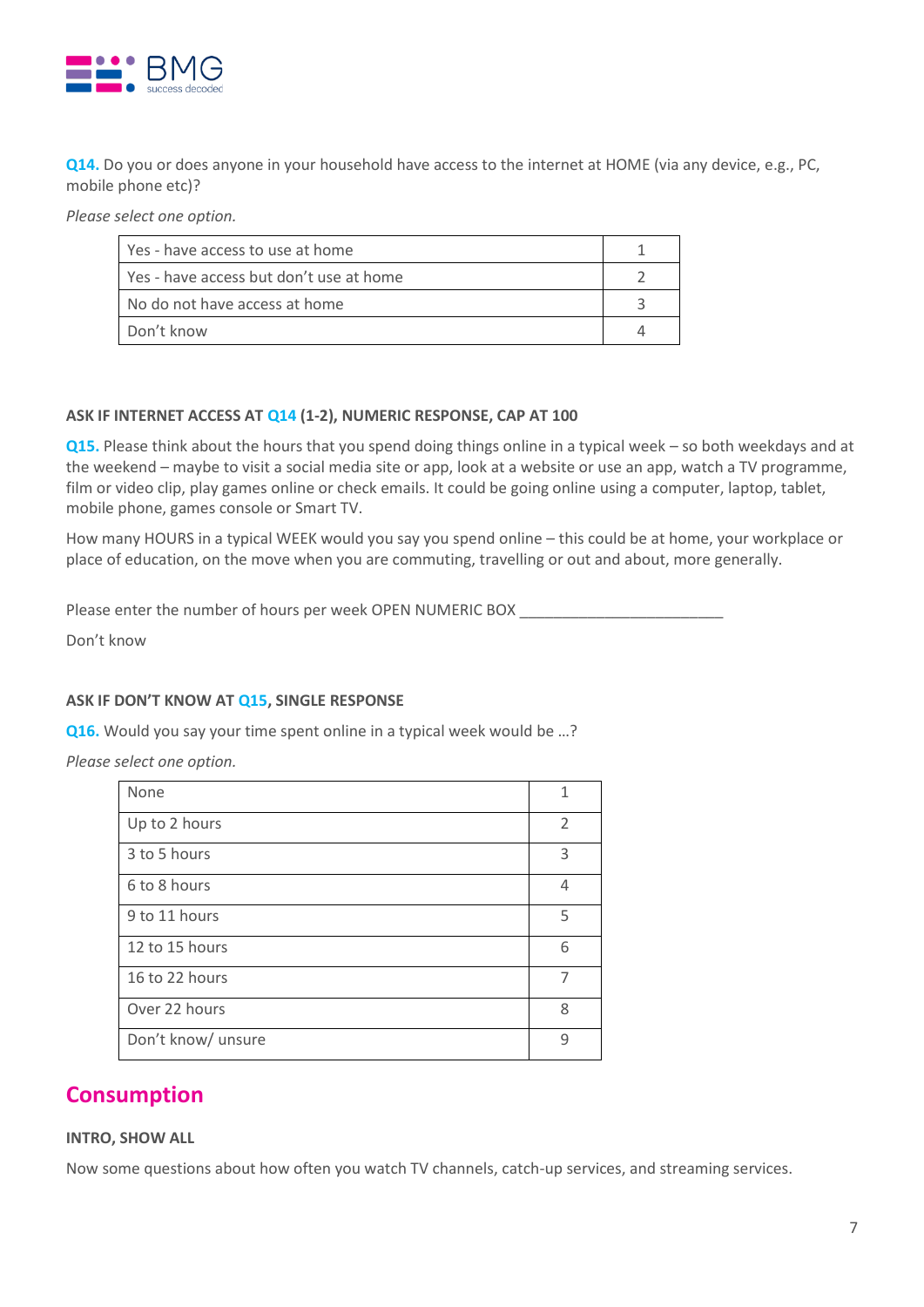

## **ASK ALL, SINGLE RESPONSE, RANDOMISE**

**Q17.** Which of the following ways of watching broadcast TV channels like BBC, ITV or Channel 4 are used in your household – including watching on a TV set, on a tablet, smartphone or laptop or any other device?

We will ask about watching streaming services like Netflix or Amazon Prime Video separately

*Please select all that apply.* 

| Freeview or Freeview Play (free TV via an aerial or set<br>top box)               | 1  |
|-----------------------------------------------------------------------------------|----|
| Virgin Media (cable TV subscription)                                              | 2  |
| Sky (satellite TV with a monthly subscription)                                    | 3  |
| Freesat (satellite TV with no subscription)                                       | 4  |
| <b>BT TV</b>                                                                      | 5  |
| TalkTalk TV                                                                       | 6  |
| <b>FF TV</b>                                                                      | 7  |
| YouView                                                                           | 8  |
| NOW TV                                                                            | 9  |
| Amazon Fire TV (plug in stick, plug in box or cube)                               | 10 |
| Google Chromecast                                                                 | 11 |
| Roku                                                                              | 12 |
| Apps for broadcaster catch-up services like BBC iPlayer,<br>ITV Hub, All4 and My5 | 13 |
| Other (WRITE IN)                                                                  | 14 |
| No-one watches broadcast TV channels in the<br>household (SINGLE CODE)            | 15 |
| Don't know (SINGLE CODE)                                                          | 16 |

## **ASK ALL, SINGLE RESPONSE PER ROW, DO NOT SHOW LOGOS, RANDOMISE**

**Q18.** How often in the past 12 months have you watched these TV channels? Please include watching on any device.

| <b>ROWS</b> |                                              |  |
|-------------|----------------------------------------------|--|
| 1           | <b>BBC</b> One                               |  |
| 2           | <b>BBC Two</b>                               |  |
| 3           | ITV/ STV [Scotland]/ UTV [Northern Ireland]) |  |
| 4           | Channel 4                                    |  |
| 5           | Channel 5                                    |  |
| 6           | <b>BBC Three</b>                             |  |
| 7           | <b>BBC Four</b>                              |  |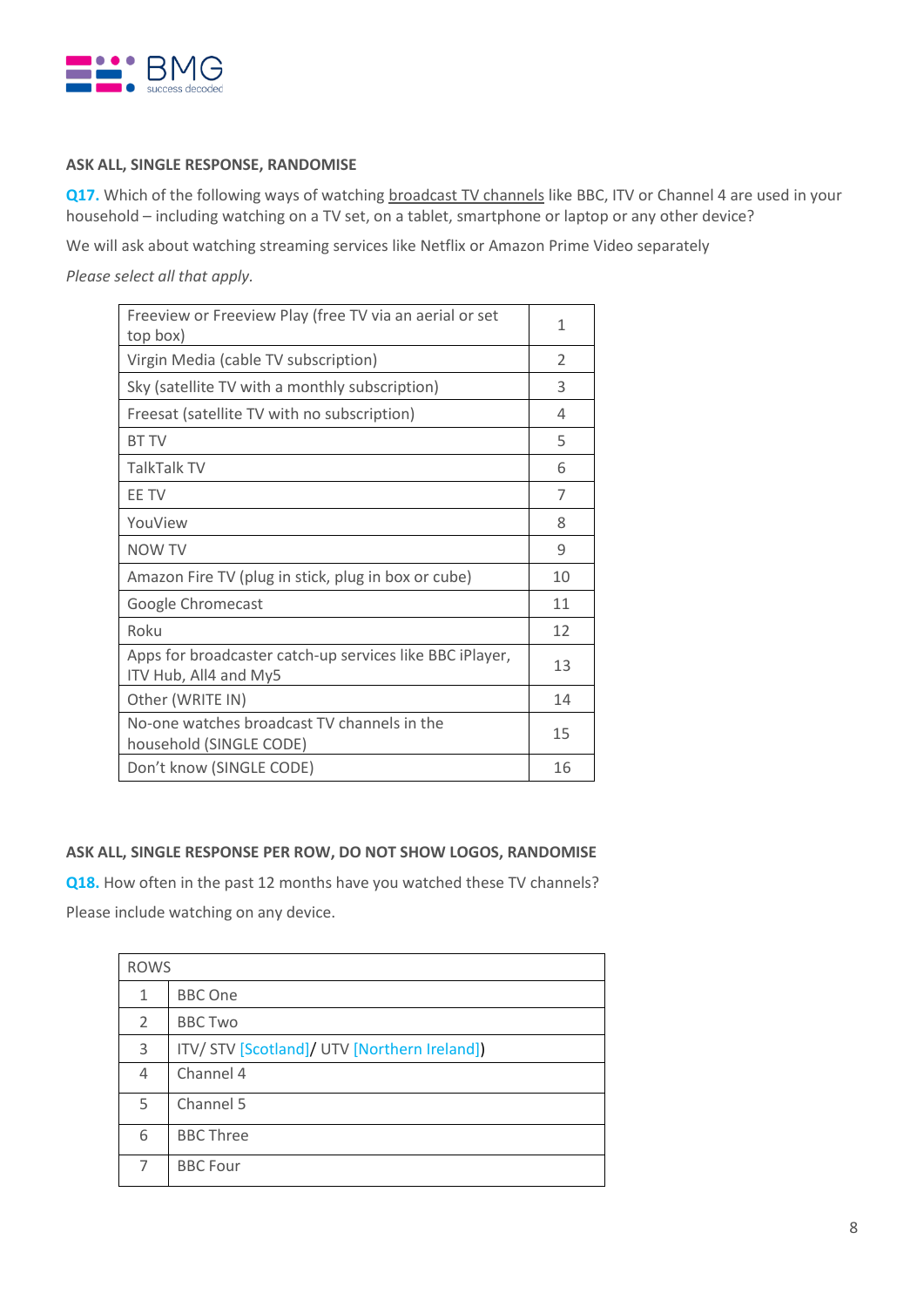

| 8  | ITV <sub>2</sub>                                                                            |
|----|---------------------------------------------------------------------------------------------|
| 9  | E4                                                                                          |
| 10 | Other ITV channel (e.g. ITV3, ITV Be)                                                       |
| 11 | Other Channel 4 channel (e.g., Film4, More4, 4Seven)                                        |
| 12 | Other Channel 5 channel (e.g. 5USA, 5Star)                                                  |
| 13 | Any UKTV channel (e.g. Dave, Really, Yesterday, Drama)                                      |
| 14 | Any Sky channel (e.g. Sky1, Sky Atlantic, Sky Sports)                                       |
| 15 | S4C (Welsh) [RESPONDENTS IN WALES ONLY]                                                     |
| 16 | <b>BBC News channel</b>                                                                     |
| 17 | <b>BBC Parliament</b>                                                                       |
| 18 | BBC Alba (Scottish Gaelic) [RESPONDENTS IN SCOTLAND<br><b>ONLY</b>                          |
| 19 | BBC Scotland TV channel (on air between 7pm and<br>midnight) [RESPONDENTS IN SCOTLAND ONLY] |

*Please select one option per row.*

| At least daily                                                       | 1 |
|----------------------------------------------------------------------|---|
| At least weekly                                                      | 2 |
| At least monthly                                                     | 3 |
| At least once every 3 months                                         | 4 |
| At least once every 6 months                                         | 5 |
| Only around once in the last 12 months                               | 6 |
| Haven't watched in the last 12 months but have<br>watched previously |   |
| I have never watched this channel                                    | 8 |
| Don't know / can't remember                                          | q |

## **ASK IF Q12 = 1, MULTI RESPONSE, DO NOT SHOW LOGOS**

**Q19.** On which of these channels have your children watched programmes in the past 6 months? *Please select all that apply.*

| CBBC        |  |
|-------------|--|
| CBeebies    |  |
| <b>CITV</b> |  |
| Channel 4   |  |
| Channel 5   |  |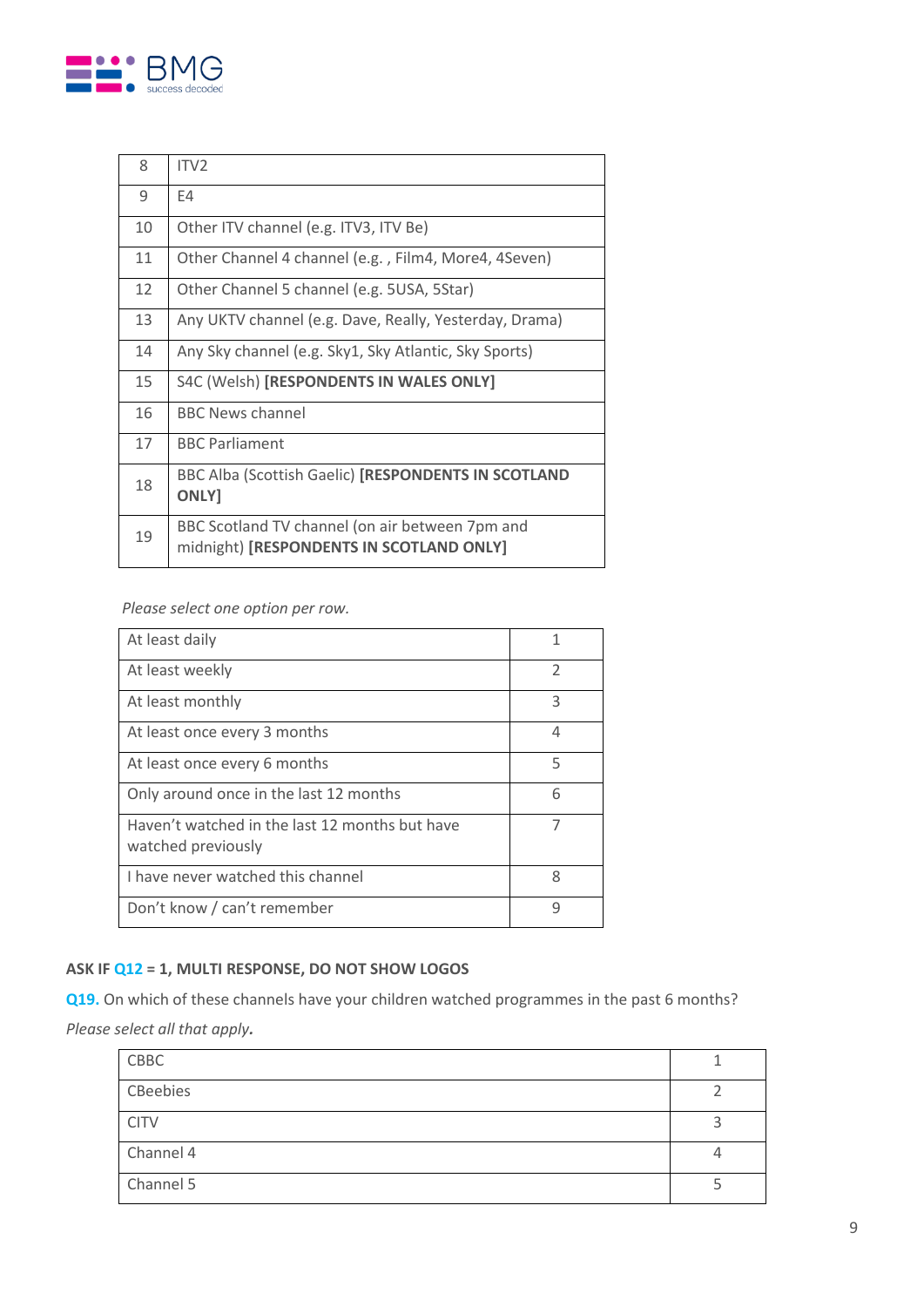

| BBC Alba (Scottish Gaelic) [RESPONDENTS IN SCOTLAND ONLY]                               | 6  |
|-----------------------------------------------------------------------------------------|----|
| S4C [RESPONDENTS IN WALES ONLY]                                                         |    |
| Other (e.g. Nickelodeon, Nick Jr., Cartoon Network, Pop)                                |    |
| I don't think they watch any programmes aimed specifically at children<br>(SINGLE CODE) |    |
| I am not sure what channels my children watch (SINGLE CODE)                             | 10 |
| My children do not watch children's programming (SINGLE CODE)                           |    |

## **ASK ALL, SINGLE RESPONSE PER ROW, DO NOT SHOW LOGOS**

**Q20.** How often in the past 12 months have you watched programmes or films using these services?

| <b>ROWS</b>    |                                                                       |
|----------------|-----------------------------------------------------------------------|
| $\mathbf{1}$   | <b>BBC</b> iPlayer                                                    |
| $\overline{2}$ | ITV Hub or ITV Hub+                                                   |
| 3              | STV Player or STV Player VIP [RESPONDENTS IN SCOTLAND<br><b>ONLY]</b> |
| 4              | S4C Clic (Welsh language) [RESPONDENTS IN WALES ONLY]                 |
| 5              | All4 or All 4+                                                        |
| 6              | My5                                                                   |
| 7              | Sky On Demand or Sky Go                                               |
| 8              | <b>UKTV Play</b>                                                      |
| 9              | Dplay/Discovery+                                                      |
| 10             | Virgin TV Catch-up or Virgin Media Anywhere                           |
| 11             | <b>Netflix</b>                                                        |
| 12             | Amazon Prime Video                                                    |
| 13             | <b>NOW TV</b>                                                         |
| 14             | Disney+                                                               |
| 15             | Apple TV+                                                             |
| 16             | <b>BritBox</b>                                                        |
| 17             | Hayu                                                                  |
| 18             | YouTube                                                               |

*Please select one option per row.*

| At least daily |  |
|----------------|--|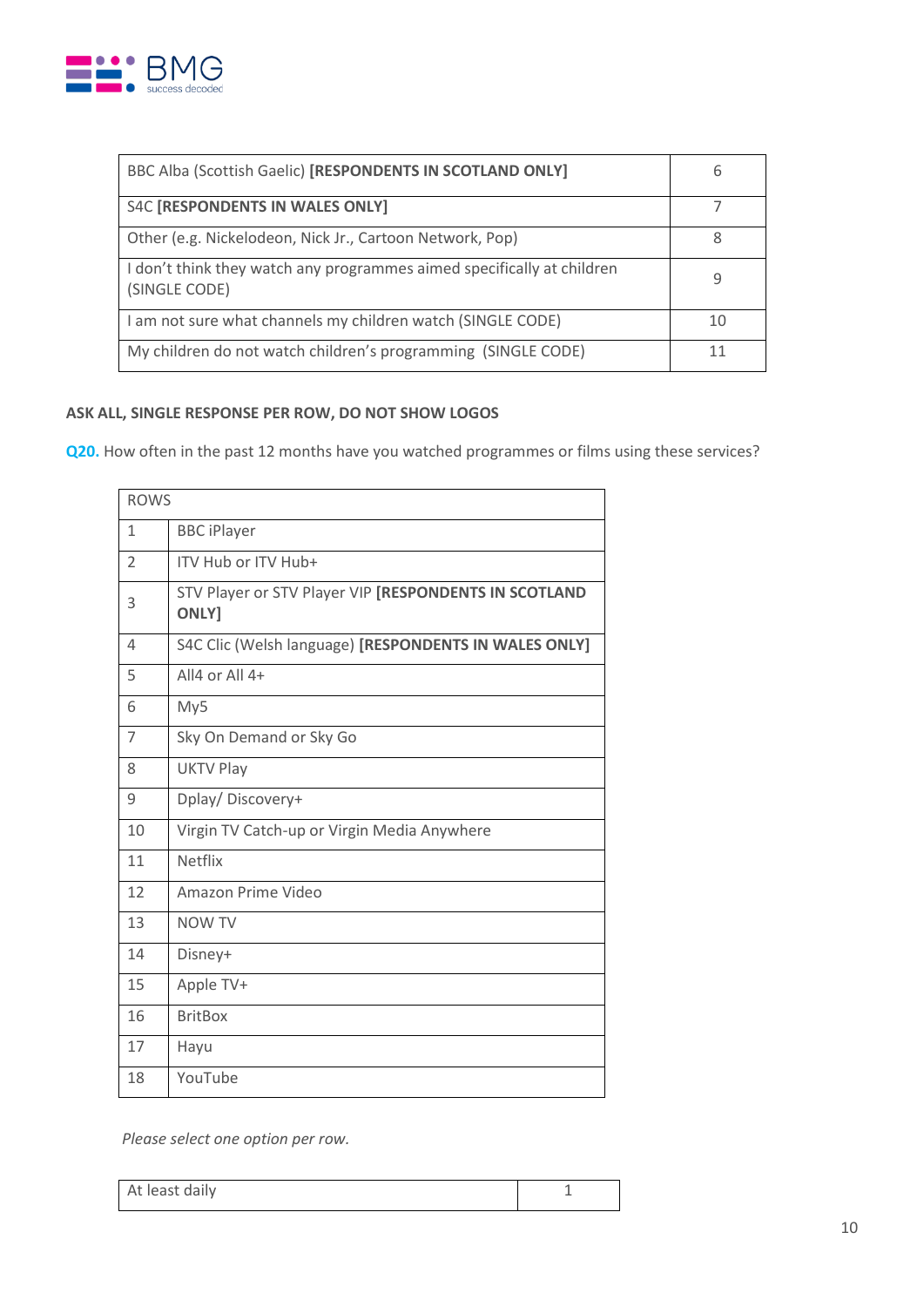

| At least weekly                                                      |   |
|----------------------------------------------------------------------|---|
| At least monthly                                                     | 3 |
| At least once every 3 months                                         | 4 |
| At least once every 6 months                                         | 5 |
| Only around once in the last 12 months                               | 6 |
| Haven't watched in the last 12 months but have<br>watched previously |   |
| I have never watched or used this service                            | 8 |
| Don't know / can't remember                                          | q |

## **ASK IF Q20 YOUTUBE (18) = 1-5 (AT LEAST ONCE IN LAST 6 MONTHS), MULTI RESPONSE, DO NOT SHOW LOGOS**

**Q21.** When watching YouTube in the past 6 months, have you watched content from the following channels?

*Please select all that apply.* 

| A BBC YouTube channel (e.g. BBC, BBC News)                                                         | 1 |
|----------------------------------------------------------------------------------------------------|---|
| An ITV YouTube channel (e.g. ITV, ITVBe, ITV2,<br><b>ITV News</b> )                                | 2 |
| A Channel 4 YouTube channel (e.g. Channel 4,<br>Channel 4 News, All 4, E4, Film4)                  | 3 |
| A Channel 5 YouTube channel (e.g. Channel 5, 5<br>News)                                            | 4 |
| An STV YouTube channel (e.g. STV, STV News)<br>[RESPONDENTS IN SCOTLAND ONLY]                      | 5 |
| A S4C YouTube channel (e.g. S4C, Hansh, S4C<br>Dysgu Cymraeg) [RESPONDENTS IN WALES<br><b>ONLY</b> | 6 |
| Don't know / can't remember                                                                        | 7 |
| None of these (SINGLE CODE)                                                                        | 8 |

# **PSB Channels**

## **INTRO, SHOW ALL**

Now we're going to ask you about your general impressions of various TV, catch-up and streaming services.

## **ASK ALL, SINGLE RESPONSE PER ROW, SHOW LOGOS**

**Q22.** On a scale of 1 to 10, where 1 means extremely unfavourable and 10 means extremely favourably, what is your overall impression of …?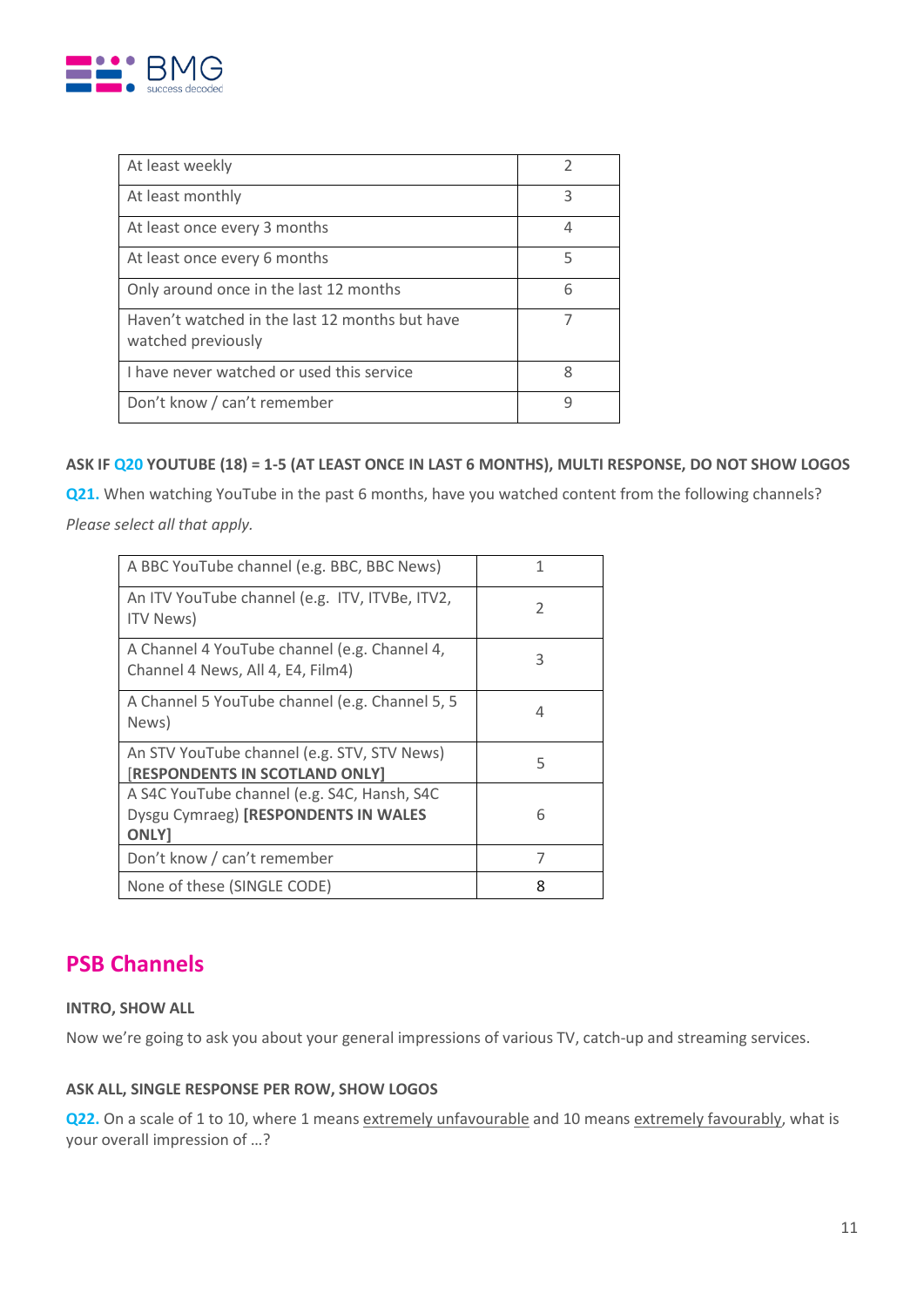

## Row Set A [To be shown first], RANDOMISE WITHIN SET

| <b>BBC [INCLUDE LOGO]</b>                                                         |  |
|-----------------------------------------------------------------------------------|--|
| ITV [ENGLAND & WALES] / STV [SCOTLAND] / UTV<br>[NORTHERN IRELAND] [INCLUDE LOGO] |  |
| Channel 4 [INCLUDE LOGO]                                                          |  |
| Channel 5 [INCLUDE LOGO]                                                          |  |
| S4C (Welsh) [INCLUDE LOGO]                                                        |  |

Row Set B [To be shown second], RANDOMISE WITHIN SET

|               | BBC iPlayer [INCLUDE LOGO]                       |
|---------------|--------------------------------------------------|
| $\mathcal{P}$ | ITV Hub or ITV Hub+ [INCLUDE LOGO]               |
| 3             | STV Player or STV VIP [SCOTLAND] [INCLUDE LOGO]  |
|               | S4C Clic (Welsh language) [WALES] [INCLUDE LOGO] |
| 5             | All4 or All4+ [INCLUDE LOGO]                     |
| 6             | My5 [INCLUDE LOGO]                               |

## Row Set C [To be shown second], RANDOMISE WITHIN SET

|   | Sky On Demand or Sky Go [INCLUDE LOGO] |
|---|----------------------------------------|
|   | Netflix [INCLUDE LOGO]                 |
| 3 | Amazon Prime Video [INCLUDE LOGO]      |
|   | NOW TV [INCLUDE LOGO]                  |
| 5 | Disney+ [INCLUDE LOGO]                 |
| 6 | BritBox [INCLUDE LOGO]                 |
|   | YouTube [INCLUDE LOGO]                 |

*Please select one option per row.*

| 1 - Extremely unfavourable |   |
|----------------------------|---|
| า                          |   |
| 3                          | ว |
|                            |   |
| 5                          |   |
| 6                          | հ |
|                            |   |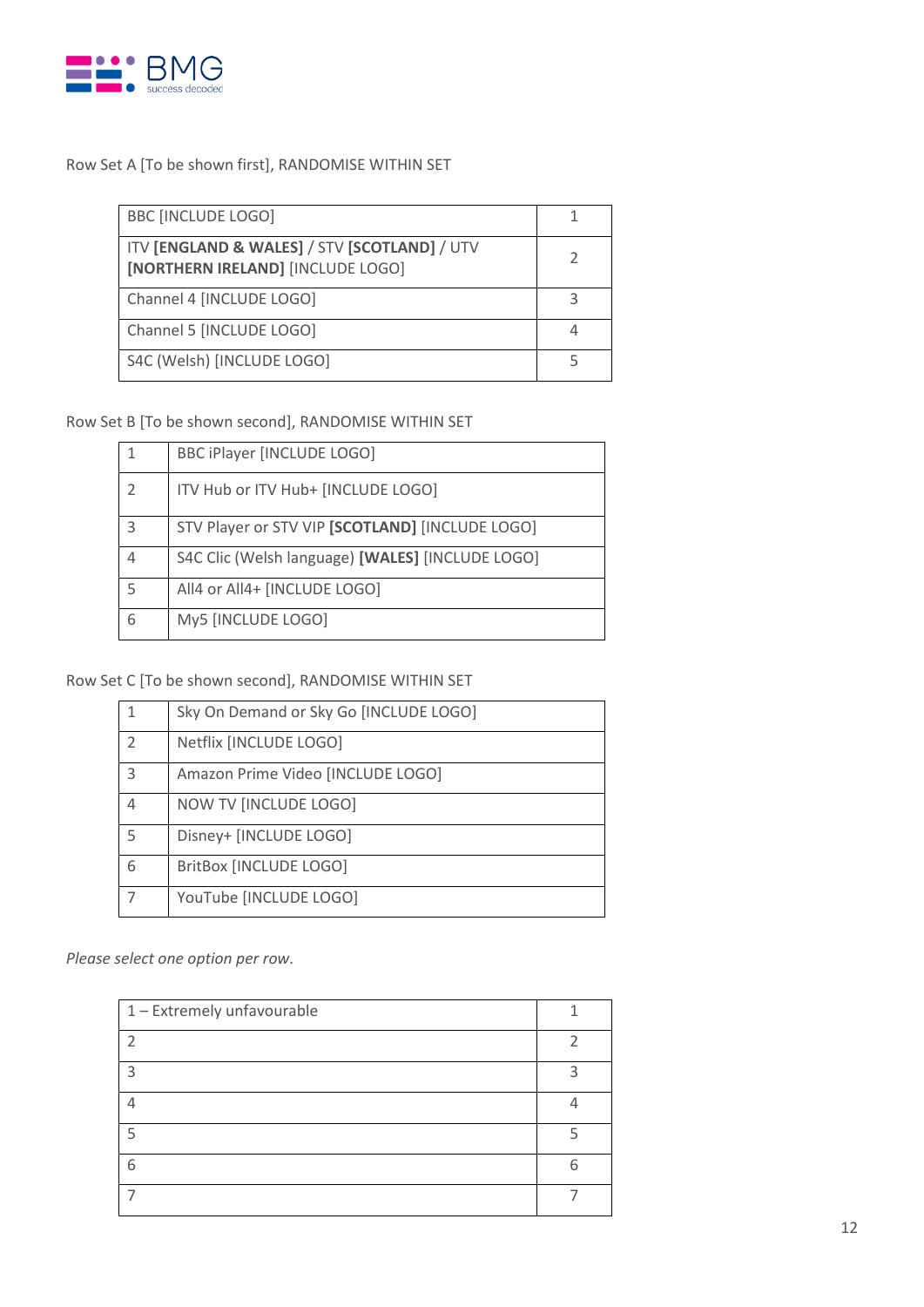

| 10 - Extremely favourable |  |
|---------------------------|--|
| Don't know                |  |

## **ASK EACH CHANNEL IF WATCHED IN PAST 6 (1-5) MONTHS AT Q18, SINGLE RESPONSE PER ROW, RANDOMISE ROWS**

**Q23.** Thinking about some of the specific channels you have watched in the last 6 months, overall, how satisfied or dissatisfied are you with these TV channels?

| BBC One $[Q18 \ 1 = 1-5]$                                                                              | 1              |
|--------------------------------------------------------------------------------------------------------|----------------|
| BBC Two $[Q18 \t2 = 1-5]$                                                                              | 2              |
| BBC Three $[Q18 \ 6 = 1-5]$                                                                            | 3              |
| BBC Four $[Q18 \ 7 = 1-5]$                                                                             | 4              |
| BBC News channel $[Q18 16 = 1-5]$                                                                      | 5              |
| BBC Alba (Scottish Gaelic) [Q18_18 = 1-5] [RESPONDENTS<br><b>IN SCOTLAND ONLY]</b>                     | 6              |
| BBC Scotland TV channel (on air between 7 and 10pm)<br>$[Q18 \t19 = 1-5]$                              | $\overline{7}$ |
| ITV <b>[ENGLAND &amp; WALES]</b> / STV <b>[SCOTLAND]</b> / UTV<br>[NORTHERN IRELAND] $[Q18 \t3 = 1-5]$ | 8              |
| S4C (Welsh) $[Q18 15 = 1-5]$ [RESPONDENTS IN WALES<br><b>ONLY</b>                                      | 9              |
| Channel 4 $[Q18 4 = 1-5]$                                                                              | 10             |
| Channel 5 $[Q18 5 = 1-5]$                                                                              | 11             |

*Please select one option per row.*

| Very satisfied                     |   |
|------------------------------------|---|
| Quite satisfied                    |   |
| Neither satisfied nor dissatisfied | 3 |
| Quite dissatisfied                 |   |
| Very dissatisfied                  | 5 |
| Don't know                         |   |

#### **PSB DEFINITION FOR SCRIPTER ONY: PSB = GREEN SHADING. NON PSB = RED SHADING**

| ◀         | <b>BBC One</b> |
|-----------|----------------|
| $\bigcap$ | <b>BBC Two</b> |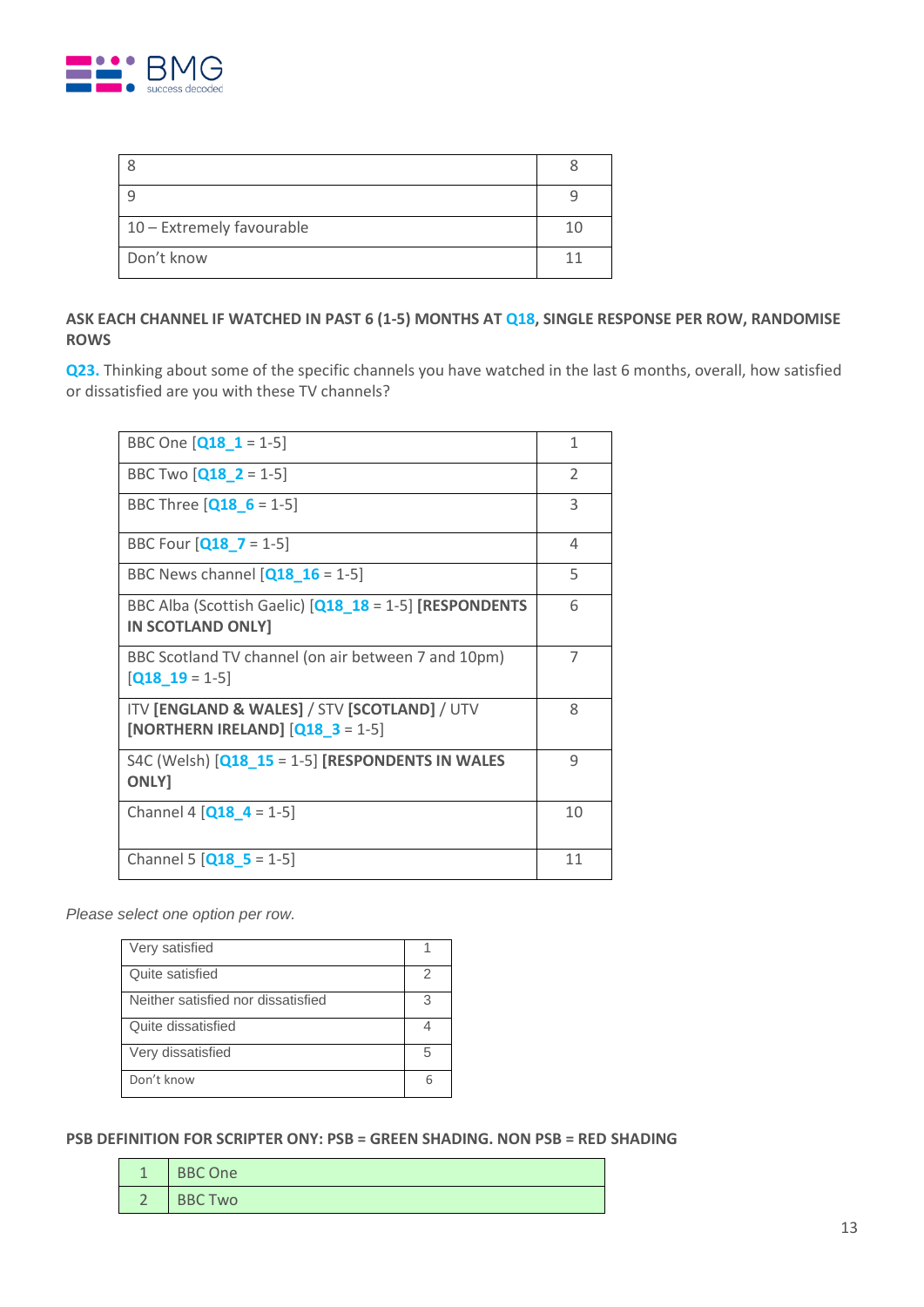

| 3              | The main (ITV/ STV [Scotland]/ UTV [Northern Ireland])<br>channel                           |
|----------------|---------------------------------------------------------------------------------------------|
| 4              | Channel 4                                                                                   |
| 5              | Channel 5                                                                                   |
| 6              | <b>BBC Three</b>                                                                            |
| $\overline{7}$ | <b>BBC Four</b>                                                                             |
| 8              | ITV <sub>2</sub>                                                                            |
| 9              | E4                                                                                          |
| 10             | Other ITV channel (e.g. ITV3, ITV Be)                                                       |
| 11             | Other Channel 4 channel (e.g., Film4, More4, 4Seven)                                        |
| 12             | Other Channel 5 channel (e.g. 5USA, 5Star)                                                  |
| 13             | Any UKTV channel (e.g. Dave, Really, Yesterday, Drama)                                      |
| 14             | Any Sky channel (e.g. Sky1, Sky Atlantic, Sky Sports)                                       |
| 15             | S4C (Welsh) [RESPONDENTS IN WALES ONLY]                                                     |
| 16             | <b>BBC News channel</b>                                                                     |
| 17             | <b>BBC Parliament</b>                                                                       |
| 18             | <b>BBC Alba (Scottish Gaelic) [RESPONDENTS IN SCOTLAND</b><br><b>ONLY</b>                   |
| 19             | BBC Scotland TV channel (on air between 7pm and<br>midnight) [RESPONDENTS IN SCOTLAND ONLY] |

## **ASK ALL THAT HAVE WATCHED AT LEAST ONE PSB CHANNEL AT Q18 AT LEAST ONCE IN LAST 6 MONTHS (1-5), USE DEFINITION ABOVE TO DEFINE PSB, SINGLE RESPONSE PER ROW**

**Q24.** We are going to ask you questions about some of the broadcasters you have watched in the last 6 months. You will be asked to rate the broadcasters you watched on a number statements, which will be displayed in **bold and underlined text.**

Thinking about each broadcaster individually on a scale of 1 to 10, where 1 means extremely badly and 10 means extremely well, how well or badly does it provide…?

## **[INSERT STATEMENT, STATEMENT SHOULD BE BOLD AND UNDERLINED. RANDOMISE ORDER OF STATEMENTS. SHOW 14 AND 15 ONE AFTER THE OTHER.]**

#### **STATEMENT LIST**

| Area             | Concept                                                                                                                                                           | Wording                                                                                                                                        |  |
|------------------|-------------------------------------------------------------------------------------------------------------------------------------------------------------------|------------------------------------------------------------------------------------------------------------------------------------------------|--|
| <b>Diversity</b> | See your area on screen/TV<br>reflecting life back at you. (it shows<br>different parts of the UK, including<br>England, Northern Ireland, Scotland<br>and Wales) | Programmes that feature [IF ENGLAND = my<br>region] [IF SCOTLAND = Scotland] [IF WALES =<br>Wales] [IF NORTHERN IRELAND = Northern<br>Ireland] |  |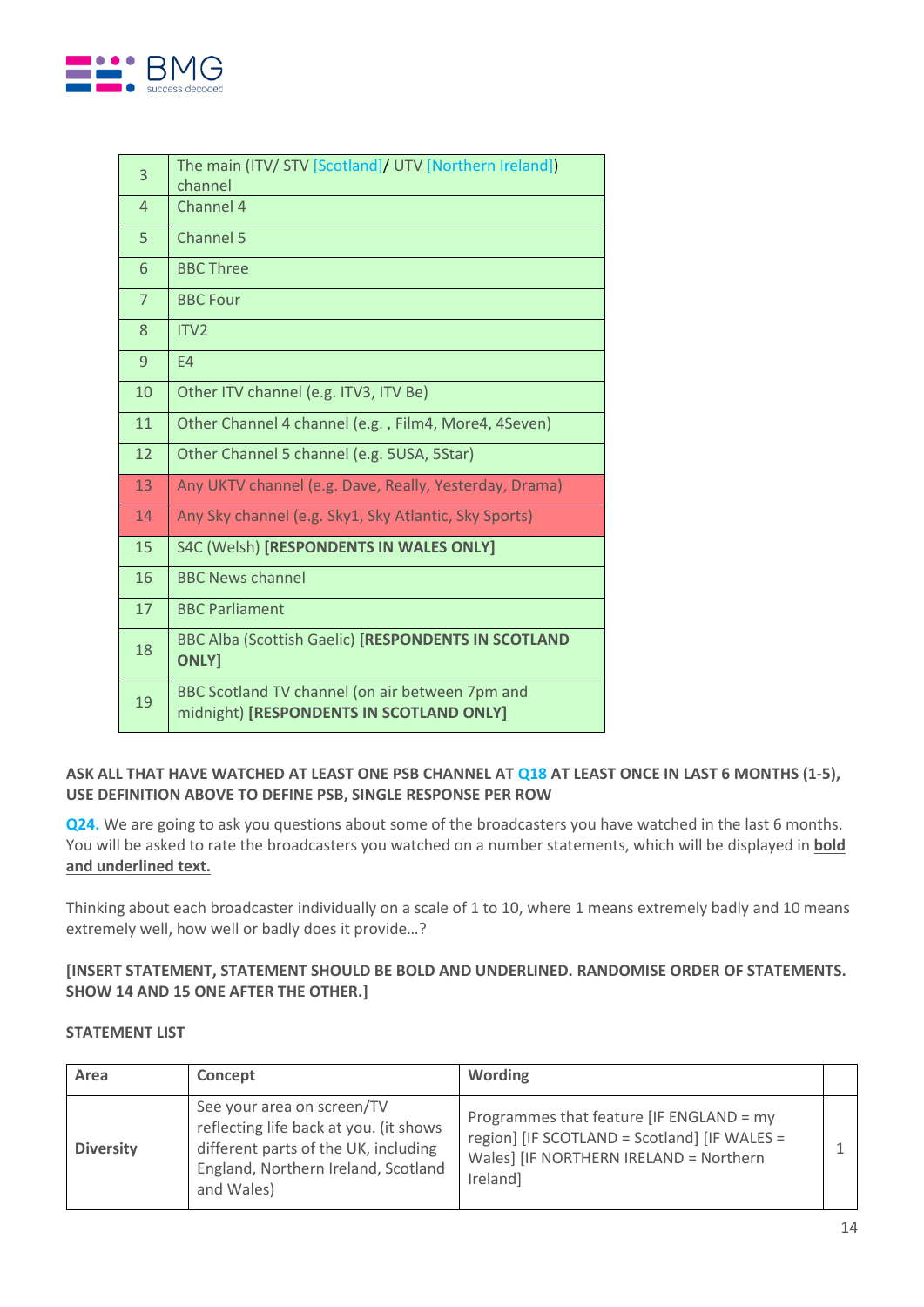

|                          | See your area on screen/TV<br>reflecting life back at you                                                                                                                                                                                                                          | Programmes that feature people like me                                                          | 2              |
|--------------------------|------------------------------------------------------------------------------------------------------------------------------------------------------------------------------------------------------------------------------------------------------------------------------------|-------------------------------------------------------------------------------------------------|----------------|
|                          | On-screen diversity                                                                                                                                                                                                                                                                | Programmes which feature people from different<br>backgrounds                                   | $\overline{3}$ |
| <b>News</b>              | Good quality news programming<br>that audiences perceive as accurate<br>and that they can trust                                                                                                                                                                                    | Trusted and accurate UK news                                                                    | 4              |
|                          | Facilitate a good understanding of<br>world issues                                                                                                                                                                                                                                 | Programmes that help me to understand what is<br>going on in the world today                    | 5              |
|                          | Only for BBC One and ITV- but about<br>local news                                                                                                                                                                                                                                  | Regional programmes that keep me informed<br>about my area                                      | 6              |
|                          | A wide range of genres                                                                                                                                                                                                                                                             | A wide range of different types of programmes,<br>such as drama, comedy, entertainment or sport | $\overline{7}$ |
| <b>Quality/Range</b>     | Provision of niche genres/high<br>public value/low commercial value                                                                                                                                                                                                                | Programmes about science, arts, culture and<br>religion                                         | 8              |
|                          | Challenge opinions/offers<br>alternative viewpoints                                                                                                                                                                                                                                | Programmes that help me see things from a<br>different angle/perspective                        | 9              |
|                          | Distinctiveness/innovation                                                                                                                                                                                                                                                         | Programmes that are different in their approach<br>to other providers                           | 10             |
|                          | Britishness and UK relatability                                                                                                                                                                                                                                                    | Programmes made for UK audiences                                                                | 11             |
| <b>Audience</b>          | Relatability                                                                                                                                                                                                                                                                       | Programmes that are relevant to me                                                              | 12             |
|                          | Universality of programming                                                                                                                                                                                                                                                        | Appeals to a wide range of different audiences                                                  | 13             |
| <b>Shared</b><br>viewing | Brings people together for shared<br>experiences/a collective viewing<br>experience (micro) Tends to mean<br>scheduled (appointment to view)<br>linear TV experiences e.g. Line of<br>Duty/Gavin and Stacey. Creates<br>talking points/water cooler<br>moments about UK/British TV | Programmes that I can watch and talk about with<br>people I know                                | 14             |
|                          | Brings audiences together for<br>shared experiences/a collective<br>viewing experience (macro) Tends<br>to mean live events e.g. Royal<br>Wedding, Wimbledon.                                                                                                                      | Broadcast events that bring the nation together<br>for a shared viewing experience              | 15             |

#### Rows

| BBC TV channels [Q18 = 1 OR 2 OR 6 OR 7 OR 16 OR 17<br>OR 18 OR 19 = 1-5]                                                                                                       |  |
|---------------------------------------------------------------------------------------------------------------------------------------------------------------------------------|--|
| ITV [ENGLAND & WALES] / STV and ITV TV channels<br>[SCOTLAND] / UTV and ITV TV channels [NORTHERN<br><b>IRELAND]</b> TV channels $[Q18 = 3 \text{ OR } 8 \text{ OR } 10 = 1-5]$ |  |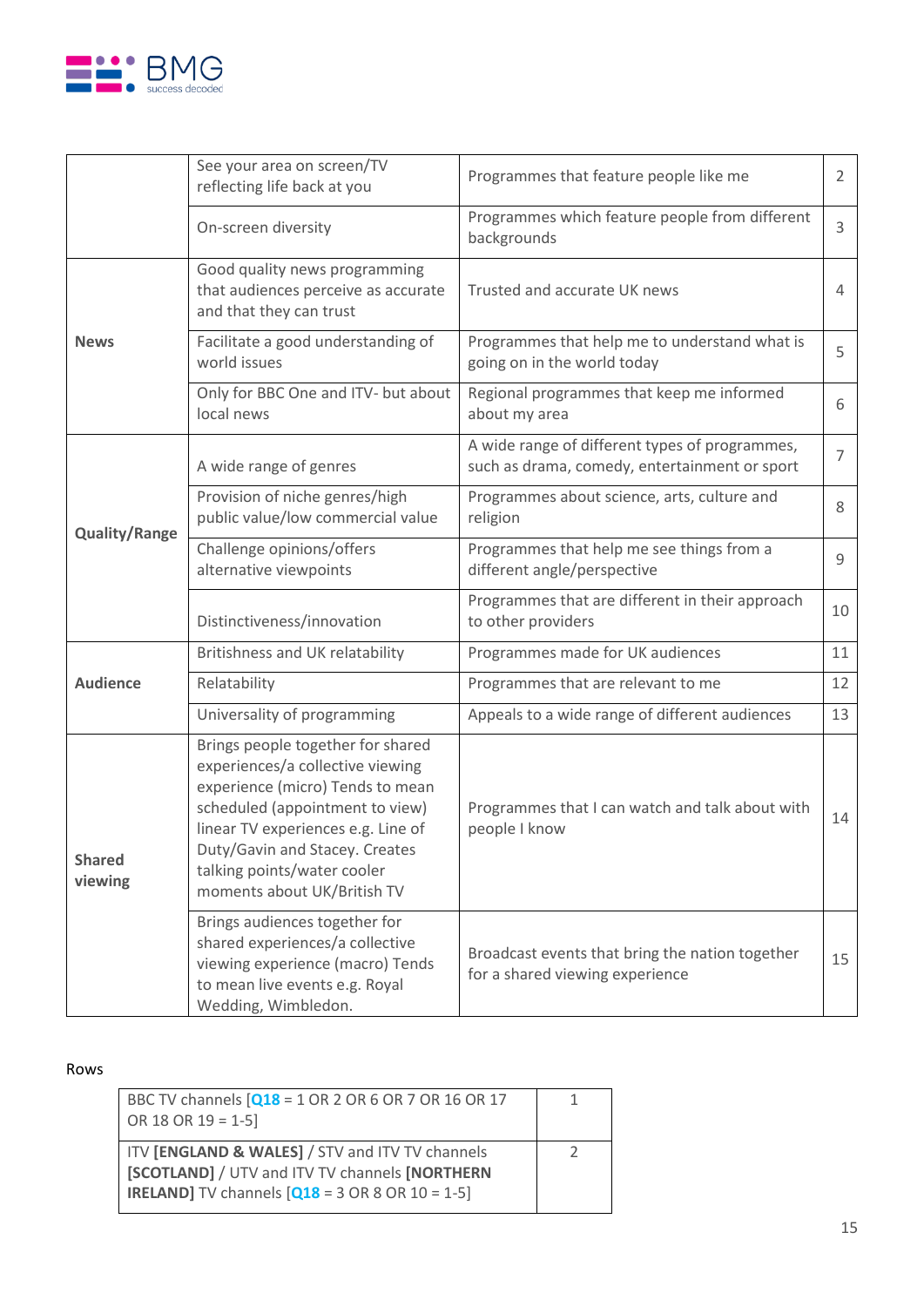

| Channel 4 TV channels $[Q18 = 4 \text{ OR } 9 \text{ OR } 11 = 1-5]$                    |  |
|-----------------------------------------------------------------------------------------|--|
| Channel 5 TV channels $[Q18 = 5 \text{ OR } 12 = 1-5]$                                  |  |
| S4C (Welsh) [RESPONDENTS IN WALES ONLY] [Q18 = 15<br>$= 1 - 5$                          |  |
| BBC Alba (Scottish Gaelic) [RESPONDENTS IN SCOTLAND<br><b>ONLY</b> ] $[Q18 = 18 = 1-5]$ |  |

*Please select one option per row.*

| 1 - Extremely badly | 1              |
|---------------------|----------------|
| $\overline{2}$      | $\overline{2}$ |
| 3                   | 3              |
| $\overline{4}$      | 4              |
| 5                   | 5              |
| 6                   | 6              |
| 7                   | 7              |
| 8                   | 8              |
| 9                   | 9              |
| 10 - Extremely well | 10             |
| Don't know          | 11             |

**ASK FOR EACH CHANNEL IN LIST BELOW NOT WACHED IN LAST 6 MONTHS AT Q18, OPEN RESPONSE, REPEAT FOR EACH CHANNEL BEOW, RANDOMISE CHANNEL ORDER**

|   | <b>BBC One</b>                                                    |
|---|-------------------------------------------------------------------|
| 2 | <b>BBC Two</b>                                                    |
| 3 | The main (ITV/ STV [Scotland]/ UTV [Northern Ireland])<br>channel |
| 4 | Channel 4                                                         |
| 5 | Channel 5                                                         |
| 6 | S4C [RESPONDENTS IN WALES ONLY]                                   |

**Q25.** Earlier you mentioned that you have not watched [PIPE CHANNEL AT **Q18**] in the last 6 months.

Why is this?

OPEN TEXT BOX

**PSB DEFINITION FOR SCRIPTER ONY: PSB = GREEN SHADING. NON PSB = RED SHADING**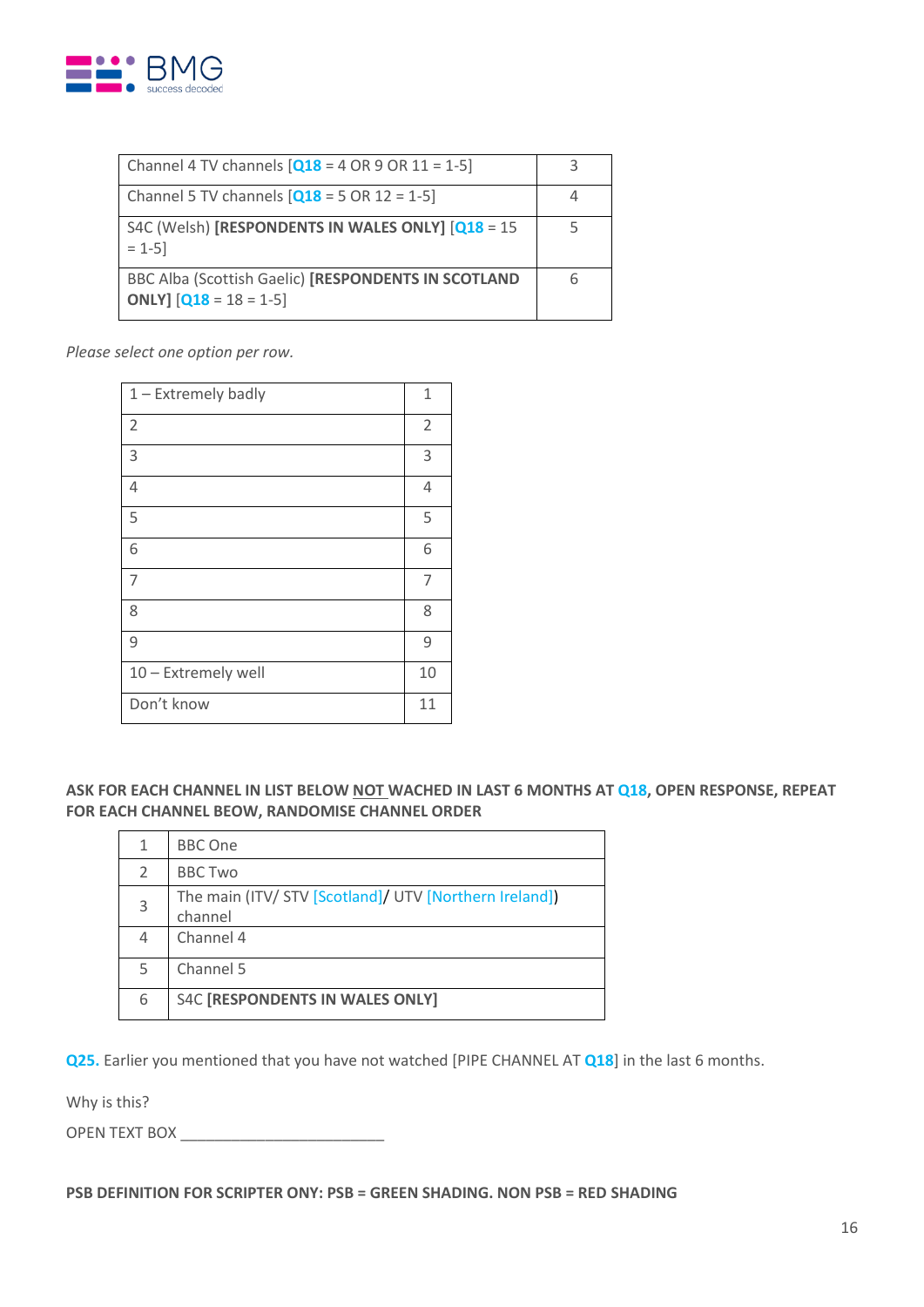

| $\mathbf{1}$   | <b>BBC One</b>                                                                              |
|----------------|---------------------------------------------------------------------------------------------|
| $\overline{2}$ | <b>BBC Two</b>                                                                              |
| 3              | The main (ITV/ STV [Scotland]/ UTV [Northern Ireland])<br>channel                           |
| $\overline{4}$ | Channel 4                                                                                   |
| 5              | Channel 5                                                                                   |
| 6              | <b>BBC Three</b>                                                                            |
| $\overline{7}$ | <b>BBC Four</b>                                                                             |
| 8              | ITV <sub>2</sub>                                                                            |
| 9              | E4                                                                                          |
| 10             | Other ITV channel (e.g. ITV3, ITV Be)                                                       |
| 11             | Other Channel 4 channel (e.g., Film4, More4, 4Seven)                                        |
| 12             | Other Channel 5 channel (e.g. 5USA, 5Star)                                                  |
| 13             | Any UKTV channel (e.g. Dave, Really, Yesterday, Drama)                                      |
| 14             | Any Sky channel (e.g. Sky1, Sky Atlantic, Sky Sports)                                       |
| 15             | S4C (Welsh) [RESPONDENTS IN WALES ONLY]                                                     |
| 16             | <b>BBC News channel</b>                                                                     |
| 17             | <b>BBC Parliament</b>                                                                       |
| 18             | BBC Alba (Scottish Gaelic) [RESPONDENTS IN SCOTLAND<br><b>ONLY]</b>                         |
| 19             | BBC Scotland TV channel (on air between 7pm and<br>midnight) [RESPONDENTS IN SCOTLAND ONLY] |

#### **Definition of PSB**

#### **SHOW ALL**

Collectively, the main national broadcasters, which include the BBC, [ITV / STV in Scotland/ UTV in Northern Ireland], Channel 4, Channel 5, [IF WALES: and S4C in Wales] are known as **'public service broadcasters'.** 

Each broadcaster has an obligation to deliver programmes and services which cover a wide range of subjects and meet the needs and interests of many different audiences across the whole of the UK.

They are expected to meet high standards, to inform, educate and entertain, and to reflect and support cultural activity in the UK.

**ASK ALL THAT HAVE WATCHED AT LEAST ONE PSB CHANNEL AT Q18 AT LEAST ONCE IN LAST 6 MONTHS (1-5) OR WATCH ANY OF IPLAYER, ITV HUB STV PLAYER, ALL4, MY5, AND S4C AT Q20 AT LEAST ONCE IN LAST 6 MONTHS (1-5), USE DEFINITION ABOVE TO DEFINE PSB, SINGLE RESPONSE PER ROW**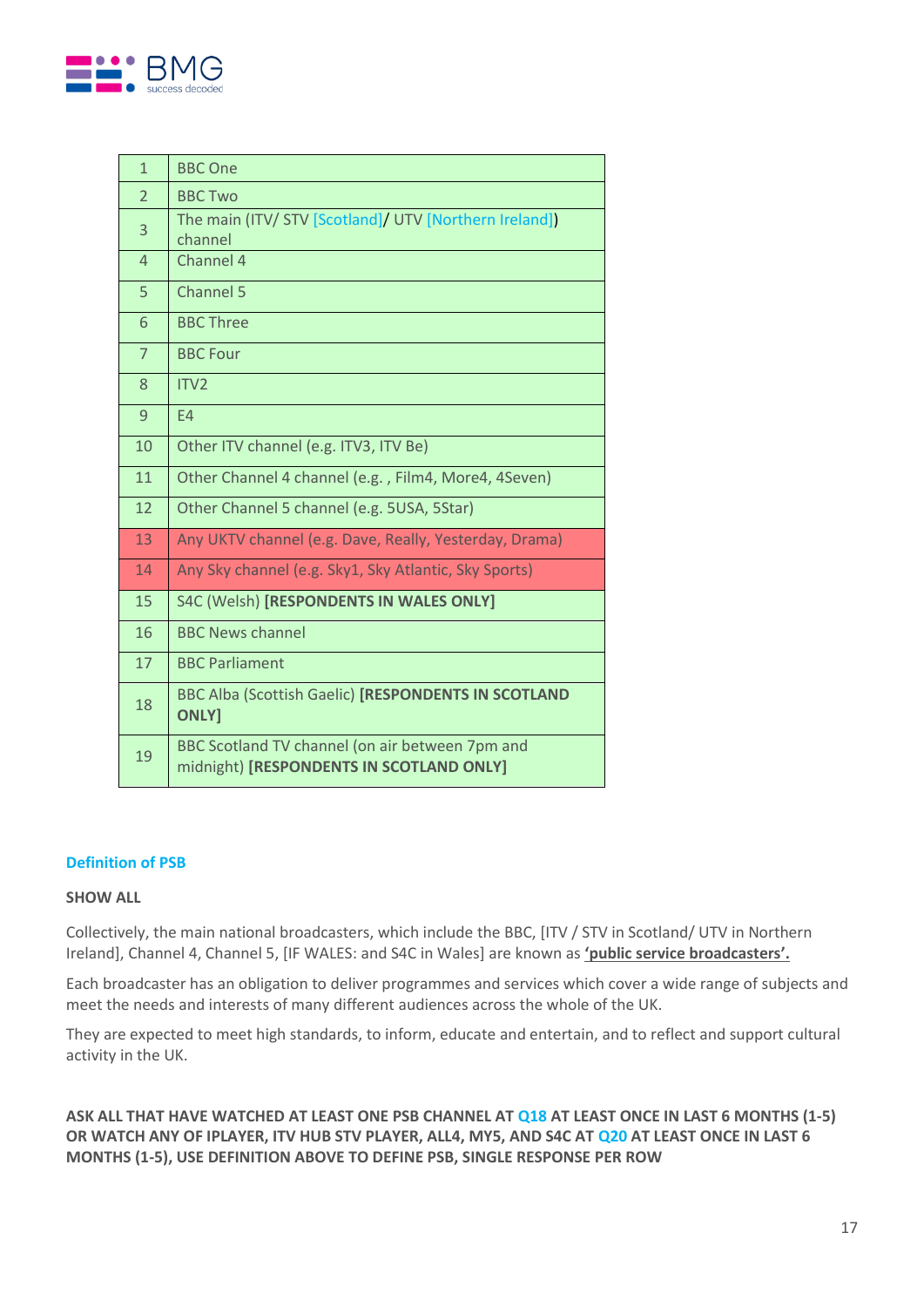

**Q26.** Thinking about the following **combined** …

- 1. BBC TV channels
- 2. ITV **[ENGLAND & WALES]** / STV and ITV TV channels **[SCOTLAND]** / UTV and ITV TV channels **[NORTHERN IRELAND]** channels
- 3. Channel 4 TV channels
- 4. Channel 5 TV channels
- 5. S4C (Welsh) **[RESPONDENTS IN WALES ONLY]**

On a scale of 1 to 10, where 1 means extremely badly and 10 means extremely well, how well or badly would you say they provide …?

## **[INSERT STATEMENT, STATEMENT SHOULD BE BOLD AND UNDERLINED, RANDOMISE ORDER OF STATEMENTS. SHOW 14 AND 15 TOGETHER]**

Even if you don't personally watch all of them, please think about your general view across these channels.

| Area                 | Concept                                                                                                                                                           | <b>Wording</b>                                                                                                                                 |                |
|----------------------|-------------------------------------------------------------------------------------------------------------------------------------------------------------------|------------------------------------------------------------------------------------------------------------------------------------------------|----------------|
| <b>Diversity</b>     | See your area on screen/TV<br>reflecting life back at you. (it shows<br>different parts of the UK, including<br>England, Northern Ireland, Scotland<br>and Wales) | Programmes that feature [IF ENGLAND = my<br>region] [IF SCOTLAND = Scotland] [IF WALES =<br>Wales] [IF NORTHERN IRELAND = Northern<br>Ireland] | 1              |
|                      | See your area on screen/TV<br>reflecting life back at you                                                                                                         | Programmes that feature people like me                                                                                                         | 2              |
|                      | On-screen diversity                                                                                                                                               | Programmes which feature people from<br>different backgrounds                                                                                  | 3              |
|                      | Good quality news programming<br>that audiences perceive as accurate<br>and that they can trust                                                                   | Trusted and accurate UK news                                                                                                                   | $\overline{4}$ |
| <b>News</b>          | Facilitate a good understanding of<br>world issues                                                                                                                | Programmes that help me to understand what is<br>going on in the world today                                                                   | 5              |
|                      | Only for BBC One and ITV- but about<br>local news                                                                                                                 | Regional programmes that keep me informed<br>about my area                                                                                     | 6              |
|                      | A wide range of genres                                                                                                                                            | A wide range of different types of programmes,<br>such as drama, comedy, entertainment or sport                                                | $\overline{7}$ |
| <b>Quality/Range</b> | Provision of niche genres/high<br>public value/low commercial value                                                                                               | Programmes about science, arts, culture and<br>religion                                                                                        | 8              |
|                      | Challenge opinions/offers<br>alternative viewpoints                                                                                                               | Programmes that help me see things from a<br>different angle/perspective                                                                       | 9              |
|                      | Distinctiveness/innovation                                                                                                                                        | Programmes that are different in their approach<br>to other providers                                                                          | 10             |

### **STATEMENT LIST**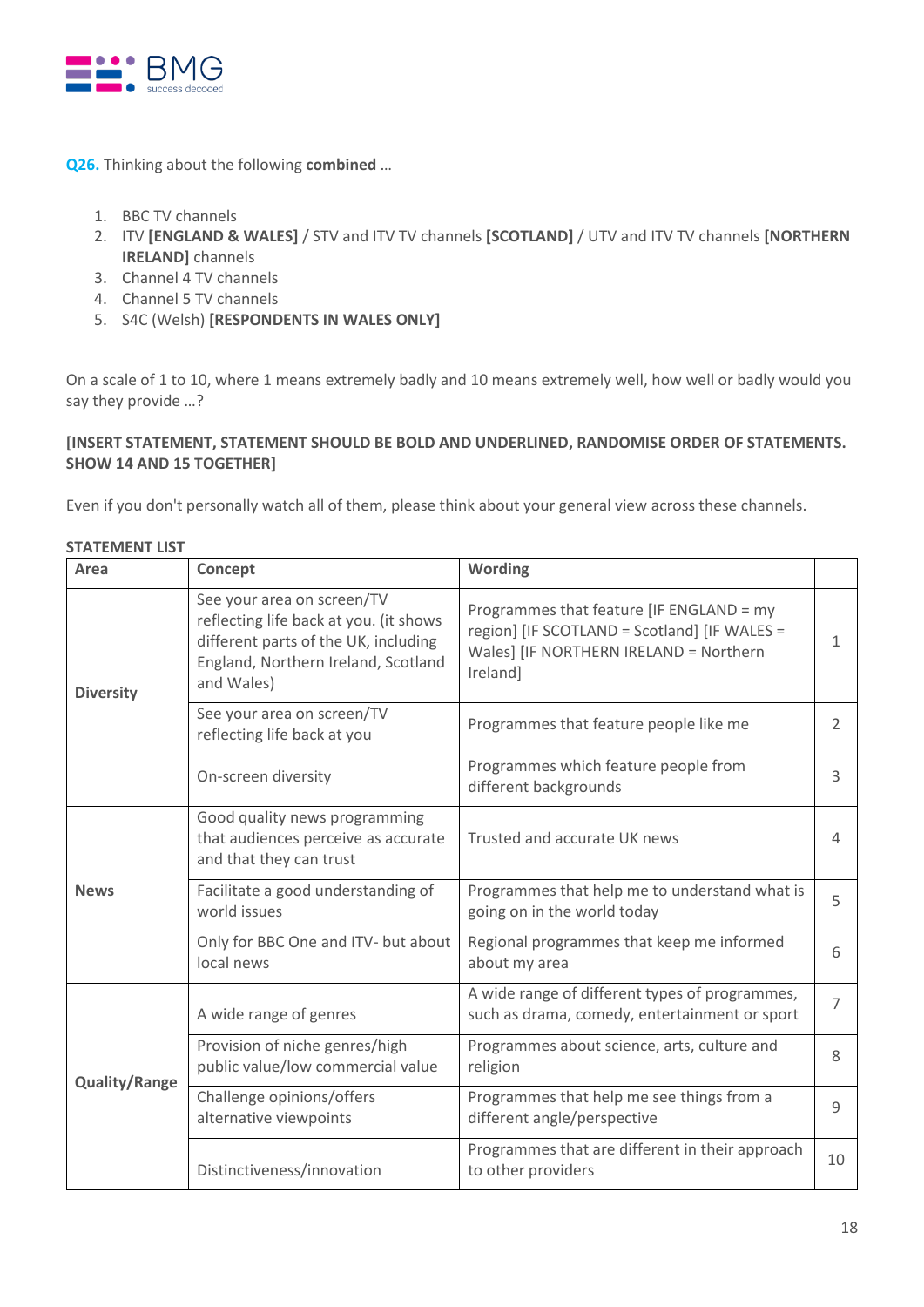

|                          | Britishness and UK relatability                                                                                                                                                                                                                                                    | Programmes made for UK audiences                                                   | 11 |
|--------------------------|------------------------------------------------------------------------------------------------------------------------------------------------------------------------------------------------------------------------------------------------------------------------------------|------------------------------------------------------------------------------------|----|
| <b>Audience</b>          | Relatability                                                                                                                                                                                                                                                                       | Programmes that are relevant to me                                                 | 12 |
|                          | Universality of programming                                                                                                                                                                                                                                                        | Appeals to a wide range of different audiences                                     | 13 |
| <b>Shared</b><br>viewing | Brings people together for shared<br>experiences/a collective viewing<br>experience (micro) Tends to mean<br>scheduled (appointment to view)<br>linear TV experiences e.g. Line of<br>Duty/Gavin and Stacey. Creates<br>talking points/water cooler<br>moments about UK/British TV | Programmes that I can watch and talk about<br>with people I know                   | 14 |
|                          | Brings audiences together for<br>shared experiences/a collective<br>viewing experience (macro) Tends<br>to mean live events e.g. Royal<br>Wedding, Wimbledon.                                                                                                                      | Broadcast events that bring the nation together<br>for a shared viewing experience | 15 |

## **DO NOT ASK FOR PHONE SURVEY ASK ALL, SINGLE RESPONSE**

**Q27**. We now want you to think what you feel is most important for 'public service broadcasters' - - in other words, the BBC, [ITV / STV in Scotland/ UTV in Northern Ireland], Channel 4, Channel 5, [IF WALES: and S4C in Wales] - to deliver for **society overall**, so everyone in the UK.

By society, this could include: • people of all age groups • all the rural and urban areas in each nation and region • the full range of ethnicities, religions and backgrounds.

To help us understand this, you will shortly be shown 15 short questions, each showing you a set of 5 possible options. **The questions may look quite similar but it shouldn't take long to complete!**

For each set of 5, please select the one you feel is **most important** to society overall, and which would be the **least important**?

Remember for each set of 5 you see, choose the ONE that you think is most important to society and the ONE that you think is the least important to society.

## **RESPONDENT SHOWN 16 SETS OF 5 ATTRIBUTES AT RANDOM. FOR EACH SET ASKED TO IDENTIFY THE MOST IMPORTANT AND LEAST IMPORTANT OF THE 5 ATTRIBUTES.**

| Area             | Concept                                                                                                                                                           | <b>Wording</b>                                                                                                                                 |  |
|------------------|-------------------------------------------------------------------------------------------------------------------------------------------------------------------|------------------------------------------------------------------------------------------------------------------------------------------------|--|
| <b>Diversity</b> | See your area on screen/TV<br>reflecting life back at you. (it shows<br>different parts of the UK, including<br>England, Northern Ireland, Scotland<br>and Wales) | Programmes that feature [IF ENGLAND = my<br>region] [IF SCOTLAND = Scotland] [IF WALES =<br>Wales] [IF NORTHERN IRELAND = Northern<br>Ireland] |  |
|                  | See your area on screen/TV<br>reflecting life back at you                                                                                                         | Programmes that feature people like me                                                                                                         |  |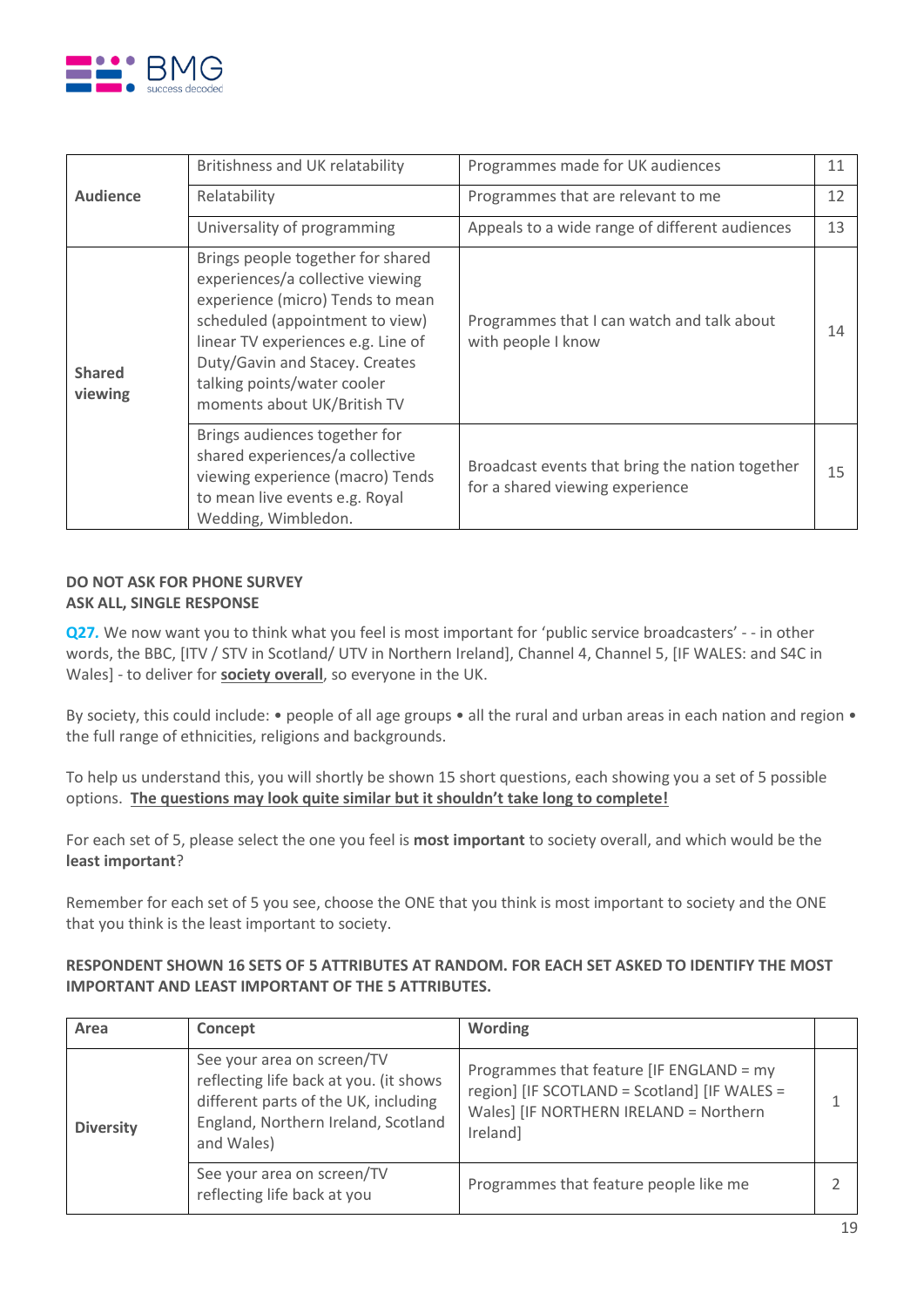

|                          | On-screen diversity                                                                                                                                                                                                                                                                | Programmes which feature people from<br>different backgrounds                                   | 3              |
|--------------------------|------------------------------------------------------------------------------------------------------------------------------------------------------------------------------------------------------------------------------------------------------------------------------------|-------------------------------------------------------------------------------------------------|----------------|
|                          | Good quality news programming<br>that audiences perceive as accurate<br>and that they can trust                                                                                                                                                                                    | Trusted and accurate UK news                                                                    | 4              |
| <b>News</b>              | Facilitate a good understanding of<br>world issues                                                                                                                                                                                                                                 | Programmes that help me to understand what is<br>going on in the world today                    | 5              |
|                          | Only for BBC One and ITV- but about<br>local news                                                                                                                                                                                                                                  | Regional programmes that keep me informed<br>about my area                                      | 6              |
|                          | A wide range of genres                                                                                                                                                                                                                                                             | A wide range of different types of programmes,<br>such as drama, comedy, entertainment or sport | $\overline{7}$ |
| <b>Quality/Range</b>     | Provision of niche genres/high<br>public value/low commercial value                                                                                                                                                                                                                | Programmes about science, arts, culture and<br>religion                                         | 8              |
|                          | Challenge opinions/offers<br>alternative viewpoints                                                                                                                                                                                                                                | Programmes that help me see things from a<br>different angle/perspective                        | 9              |
|                          | Distinctiveness/innovation                                                                                                                                                                                                                                                         | Programmes that are different in their approach<br>to other providers                           | 10             |
|                          | Britishness and UK relatability                                                                                                                                                                                                                                                    | Programmes made for UK audiences                                                                | 11             |
| <b>Audience</b>          | Relatability                                                                                                                                                                                                                                                                       | Programmes that are relevant to me                                                              | 12             |
|                          | Universality of programming                                                                                                                                                                                                                                                        | Appeals to a wide range of different audiences                                                  | 13             |
| <b>Shared</b><br>viewing | Brings people together for shared<br>experiences/a collective viewing<br>experience (micro) Tends to mean<br>scheduled (appointment to view)<br>linear TV experiences e.g. Line of<br>Duty/Gavin and Stacey. Creates<br>talking points/water cooler<br>moments about UK/British TV | Programmes that I can watch and talk about<br>with people I know                                | 14             |
|                          | Brings audiences together for<br>shared experiences/a collective<br>viewing experience (macro) Tends<br>to mean live events e.g. Royal<br>Wedding, Wimbledon.                                                                                                                      | Broadcast events that bring the nation together<br>for a shared viewing experience              | 15             |

## **PSB DEFINITION FOR SCRIPTER ONY: PSB = GREEN SHADING. NON PSB = RED SHADING**

| BBC One                                                           |
|-------------------------------------------------------------------|
| <b>BBC Two</b>                                                    |
| The main (ITV/ STV [Scotland]/ UTV [Northern Ireland]]<br>channel |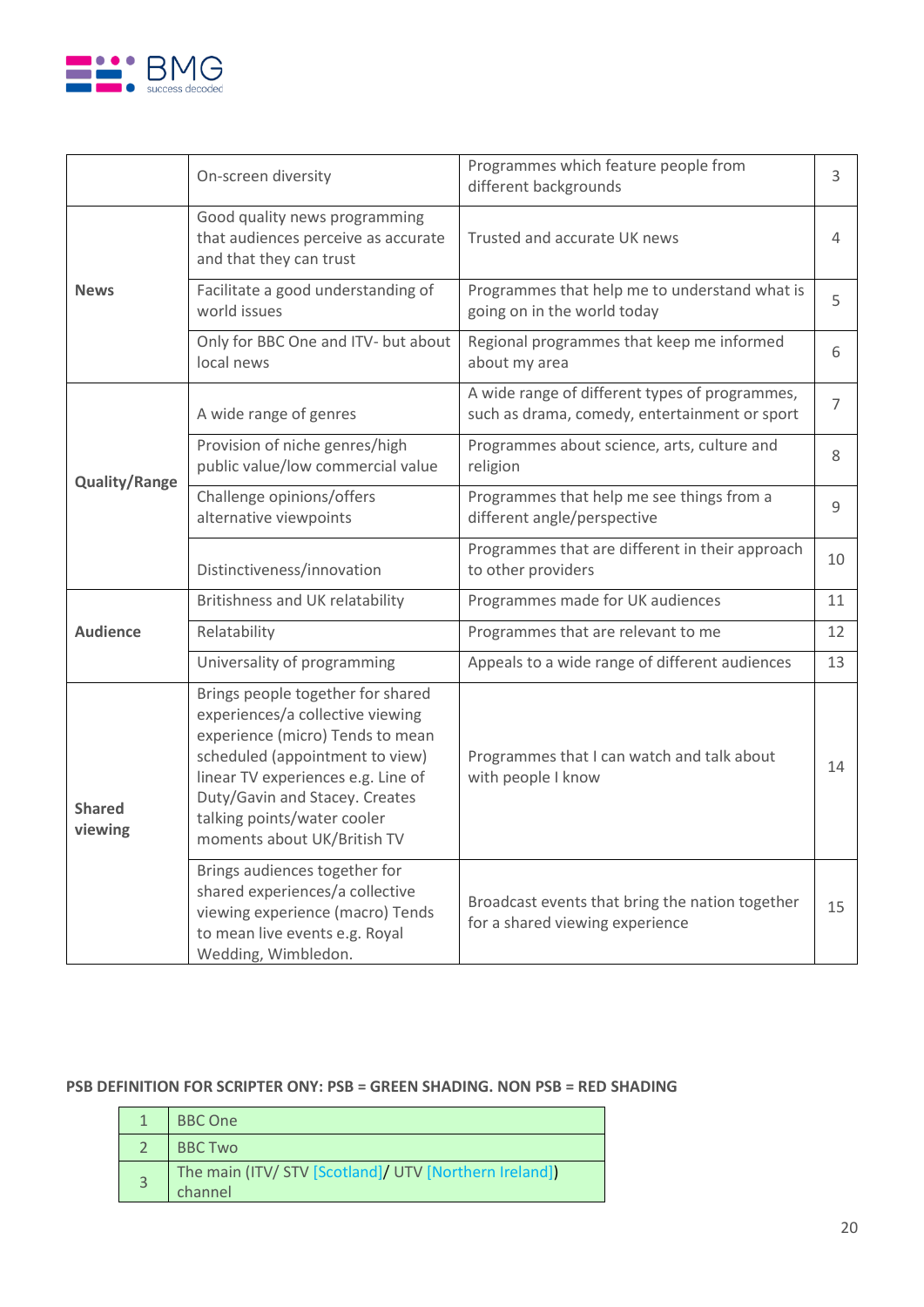

| $\overline{4}$ | Channel 4                                                                                   |
|----------------|---------------------------------------------------------------------------------------------|
| 5              | Channel 5                                                                                   |
| 6              | <b>BBC Three</b>                                                                            |
| $\overline{7}$ | <b>BBC Four</b>                                                                             |
| 8              | ITV <sub>2</sub>                                                                            |
| 9              | F <sub>4</sub>                                                                              |
| 10             | Other ITV channel (e.g. ITV3, ITV Be)                                                       |
| 11             | Other Channel 4 channel (e.g., Film4, More4, 4Seven)                                        |
| 12             | Other Channel 5 channel (e.g. 5USA, 5Star)                                                  |
| 13             | Any UKTV channel (e.g. Dave, Really, Yesterday, Drama)                                      |
| 14             | Any Sky channel (e.g. Sky1, Sky Atlantic, Sky Sports)                                       |
| 15             | S4C (Welsh) [RESPONDENTS IN WALES ONLY]                                                     |
| 16             | <b>BBC News channel</b>                                                                     |
| 17             | <b>BBC Parliament</b>                                                                       |
| 18             | BBC Alba (Scottish Gaelic) [RESPONDENTS IN SCOTLAND<br><b>ONLY]</b>                         |
| 19             | BBC Scotland TV channel (on air between 7pm and<br>midnight) [RESPONDENTS IN SCOTLAND ONLY] |

## **ASK ALL THAT HAVE WATCHED AT LEAST ONE PSB CHANNEL AT Q18 AT LEAST ONCE IN LAST 6 MONTHS (1-5) OR WATCH ANY OF IPLAYER, ITV HUB STV PLAYER, ALL4, MY5, AND S4C AT Q20 AT LEAST ONCE IN LAST 6 MONTHS (1-5), USE DEFINITION ABOVE TO DEFINE PSB, SINGLE RESPONSE PER ROW**

**Q28.** And now, if you think about ALL the public service broadcaster channels combined - in other words, the BBC, [ITV / STV in Scotland/ UTV in Northern Ireland], Channel 4, Channel 5, [IF WALES: and S4C in Wales] - how satisfied are you that combined they provide the different elements asked about in the previous question?

| Very satisfied                     |  |
|------------------------------------|--|
| Quite satisfied                    |  |
| Neither satisfied nor dissatisfied |  |
| Quite dissatisfied                 |  |
| Very dissatisfied                  |  |
| Don't know                         |  |

## **ASK IF Q11 = 1-3 AND Q12 = 1, SINGLE RESPONSE PER ROW**

**Q29.** Now thinking about the channels that your child/children watch.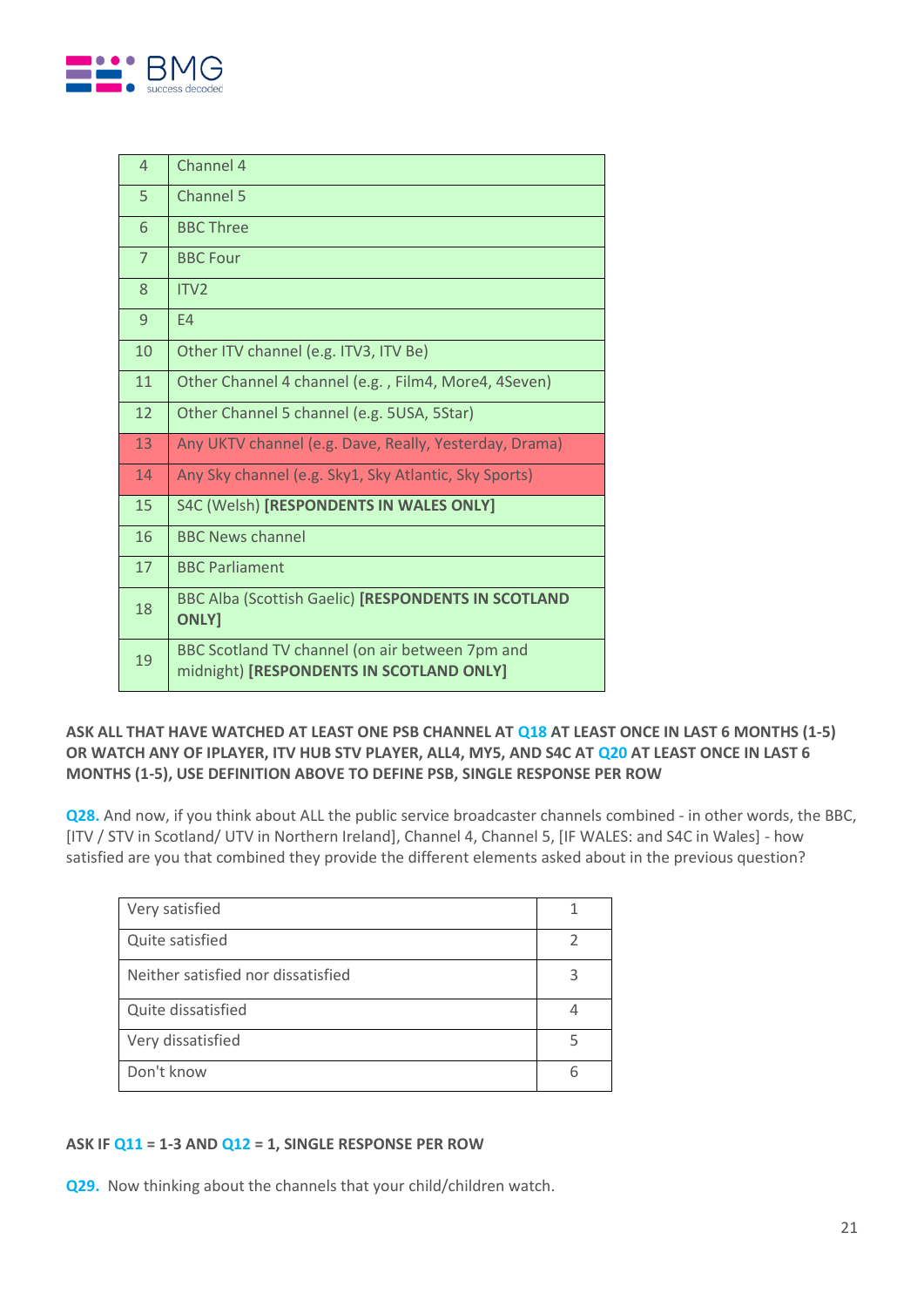

Thinking about each TV channel individually on a scale of 1 to 10, where 1 means extremely badly and 10 means extremely well, how well or badly does it provide…?

**[INSERT STATEMENT, STATEMENT SHOULD BE BOLD AND UNDERLINED. RANDOMISE ORDER OF STATEMENTS]**

### **STATEMENT LIST**

| High-quality programmes for children         |  |
|----------------------------------------------|--|
| A wide range of UK-made content for children |  |

#### **Rows, RANDOMISE, SHOW IF WATCHED IN PAST 6 MONTHS AT Q19.**

| <b>CBBC</b>                                    |  |
|------------------------------------------------|--|
| <b>CBeebies</b>                                |  |
| Channel 5                                      |  |
| <b>CITV</b>                                    |  |
| <b>BBC Alba [RESPONDENTS IN SCOTLAND ONLY]</b> |  |
| <b>S4C [RESPONDENTS IN WALES ONLY]</b>         |  |

*Please select one option per row.*

| $1 -$ Extremely badly | 1              |
|-----------------------|----------------|
| $\overline{2}$        | $\overline{2}$ |
| 3                     | 3              |
| $\overline{4}$        | 4              |
| 5                     | 5              |
| 6                     | 6              |
| $\overline{7}$        | 7              |
| 8                     | 8              |
| 9                     | 9              |
| 10 - Extremely well   | 10             |
| Don't know            | 11             |

#### **ASK IF Q11 = 4 AND Q12 = 1 AND Q19 = 4, SINGLE RESPONSE PER ROW**

**Q30.** Now thinking about programmes on Channel 4 aimed at older children.

On a scale of 1 to 10, where 1 means extremely badly and 10 means extremely well, how well or badly does Channel 4 provide…?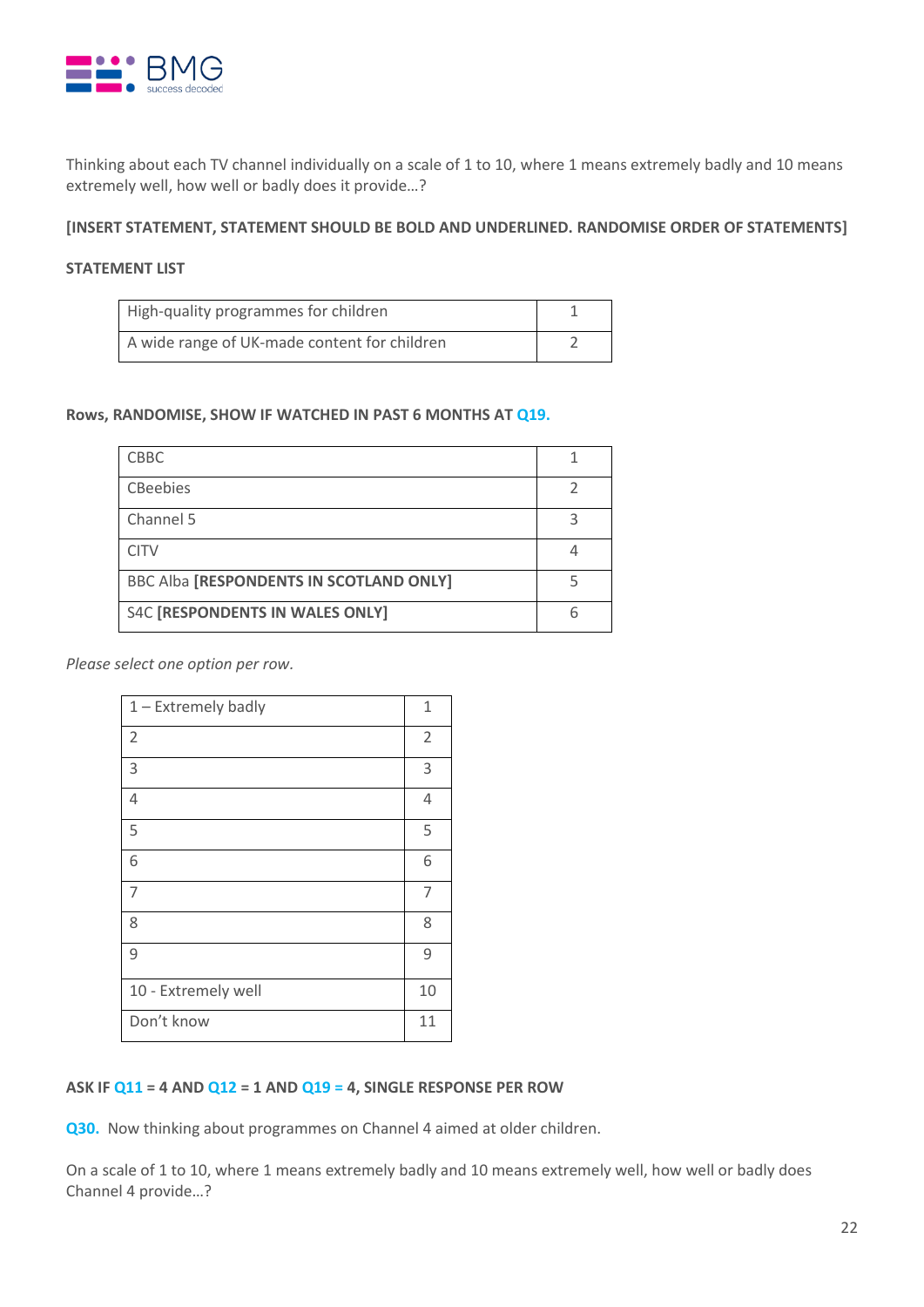

## **[INSERT STATEMENT, STATEMENT SHOULD BE BOLD AND UNDERLINED, RANDOMISE ORDER OF STATEMENTS]**

#### **Rows**

| High-quality programmes for older children         |  |
|----------------------------------------------------|--|
| A wide range of UK-made content for older children |  |

*Please select one option per row.*

| $1 -$ Extremely badly | 1              |
|-----------------------|----------------|
| $\overline{2}$        | $\overline{2}$ |
| 3                     | 3              |
| $\overline{4}$        | 4              |
| 5                     | 5              |
| 6                     | 6              |
| 7                     | 7              |
| 8                     | 8              |
| 9                     | 9              |
| 10 - Extremely well   | 10             |
| Don't know            | 11             |

### **ASK IF Q19 = 1 OR 2 OR 5 OR 6 OR 7, SINGLE RESPONSE**

**Q31.** And how important, if at all, do you think it is that **CBBC, Channel 5, [IF SCOTLAND: BBC ALBA], [IF WALES: S4C], and CBeebies,** combined provide **a wide range of high quality and UK-made programmes for children?**

*Even if your child doesn't watch all of these we're still interested in your general view.*

| 1- Not at all important | 1              |
|-------------------------|----------------|
| $\overline{2}$          | $\overline{2}$ |
| 3                       | 3              |
| л                       | Δ              |
| 5                       | 5              |
| 6                       | 6              |
|                         |                |
| 8                       | 8              |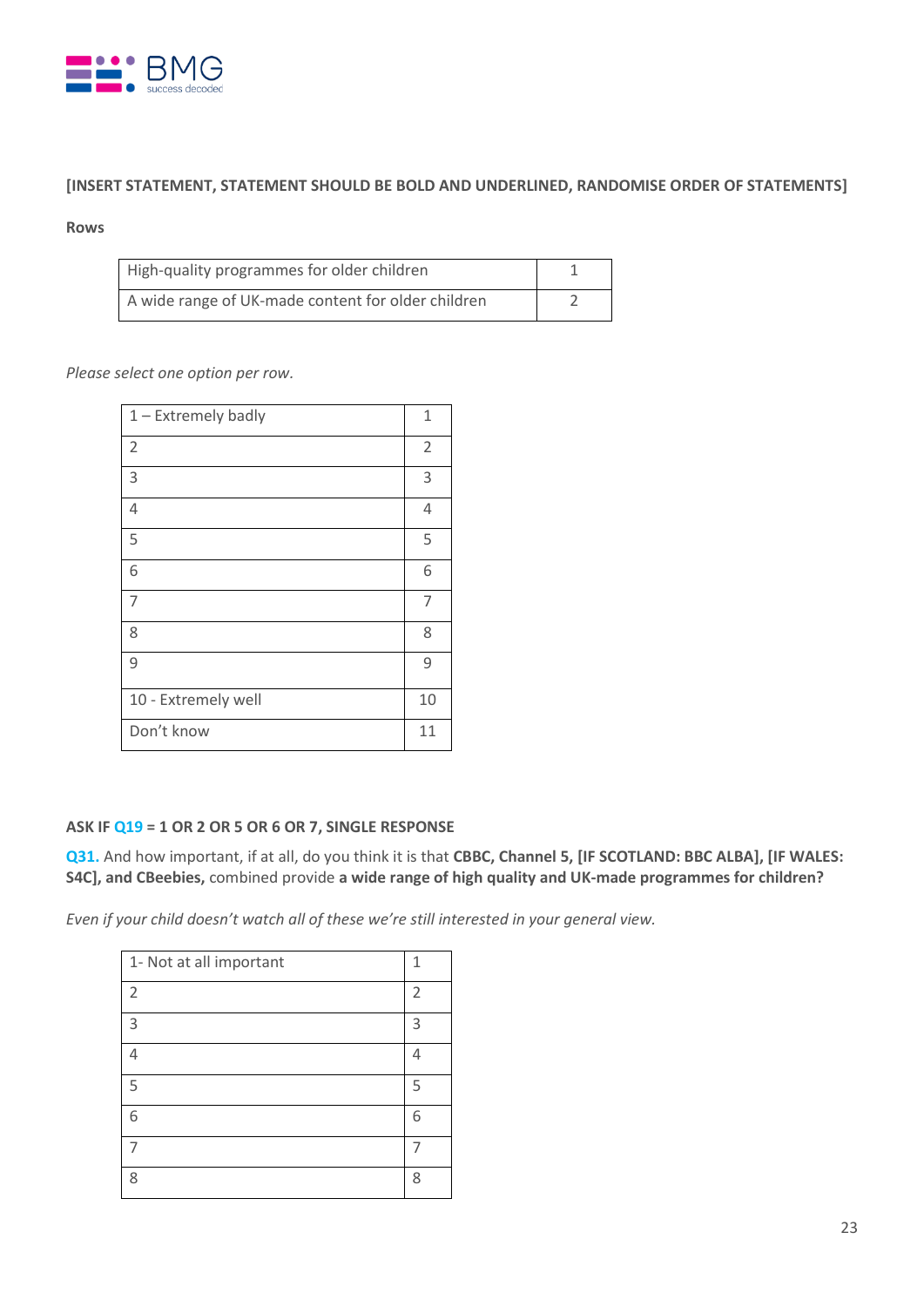

| 10 - Extremely important | 1 <sub>0</sub> |
|--------------------------|----------------|
| Don't know               |                |

## **ASK IF Q19 = 4, SINGLE RESPONSE**

**Q32.** And how important, if at all, do you think it is that **Channel 4** provides **a wide range of high quality and UKmade programmes for older children?**

| 1- Not at all important  | 1              |
|--------------------------|----------------|
| $\overline{2}$           | $\overline{2}$ |
| 3                        | 3              |
| $\overline{4}$           | 4              |
| 5                        | 5              |
| 6                        | 6              |
| 7                        | 7              |
| 8                        | 8              |
| 9                        | 9              |
| 10 - Extremely important | 10             |
| Don't know               | 11             |

## **BVoD & SVoD Services**

**BVoD DEFINITION FOR SCRIPTER ONLY: BVoD = GREEN SHADING. SVoD = RED SHADING**

| 1              | <b>BBC iPlayer</b>           |
|----------------|------------------------------|
| $\overline{2}$ | ITV Hub or ITV Hub+          |
| $\overline{3}$ | STV Player or STV Player VIP |
| $\overline{4}$ | S4C Clic (Welsh language)    |
| 5              | All4 or All 4+               |
| 6              | My5                          |
| 7              | Sky On Demand or Sky Go      |
| 8              | <b>UKTV Play</b>             |
| 9              | Dplay/Discovery+             |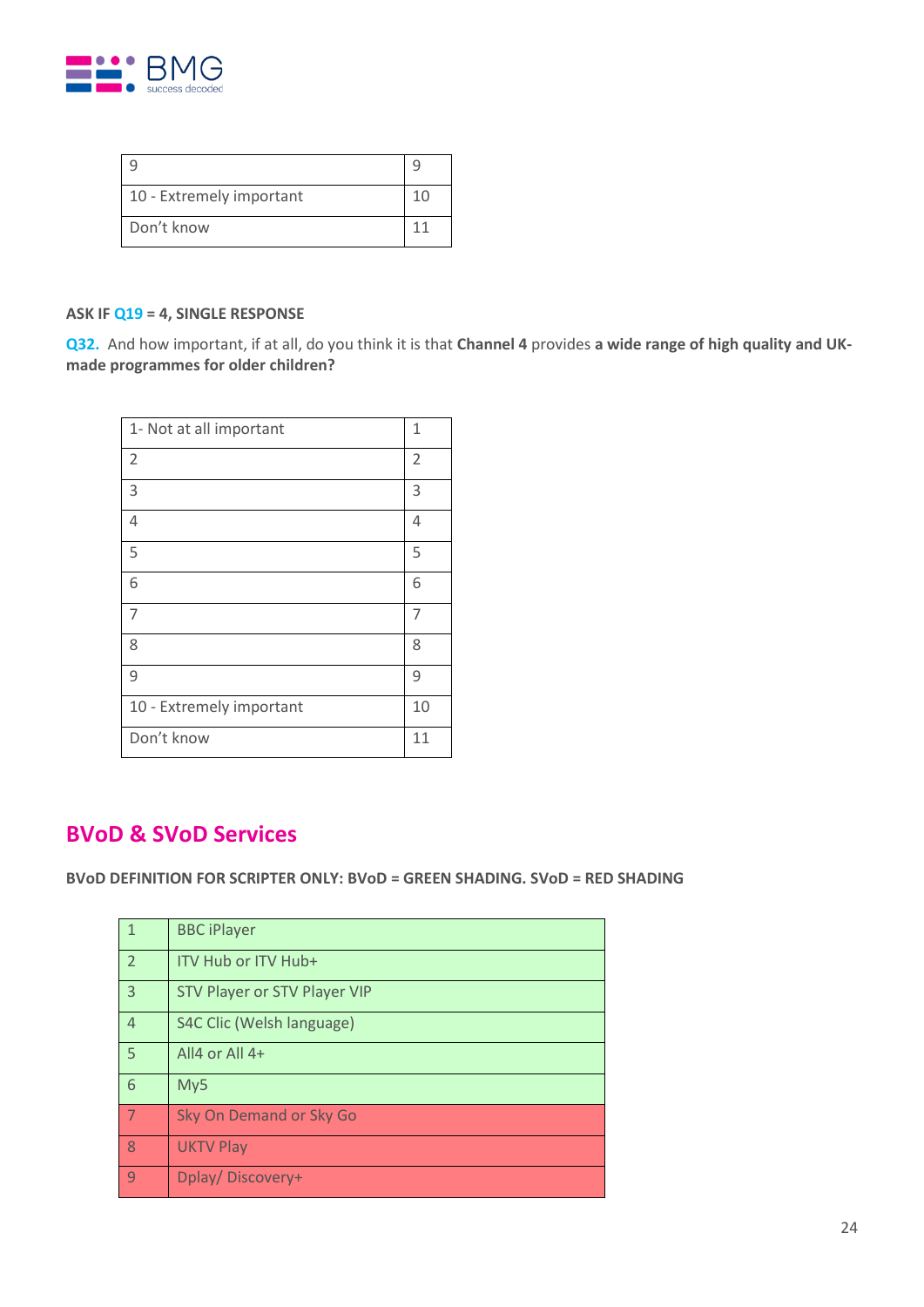

| 10 | Virgin TV Catch-up or Virgin Media Anywhere |
|----|---------------------------------------------|
| 11 | <b>Netflix</b>                              |
| 12 | <b>Amazon Prime Video</b>                   |
| 13 | <b>NOW TV</b>                               |
| 14 | Disney+                                     |
| 15 | Apple TV+                                   |
| 16 | <b>BritBox</b>                              |
| 17 | Hayu                                        |
| 18 | YouTube                                     |

#### **INTRO, SHOW ALL**

Now some specific questions on various TV catch-up, on-demand, and streaming services.

## **ASK IF WATCHED AT LEAST ONE BVoD SERVICE AT Q20 AT LEAST ONCE IN THE LAST 6 MONTHS (1-5)**, USE LIST ABOVE TO DEFINE BVoD, **MULTI RESPONSE**

**Q33.** Earlier you mentioned that you used [PIPE IN LIST FORMAT THOSE BVoDs AND SVoD's WATCHED AT LEAST ONCE IN LAST 6 MONTHS (1-5) AT **Q20**] at least once in the 6 months.

Why do you use these services? [MULTICODE]

| It doesn't require a subscription                  | $\mathbf{1}$             |
|----------------------------------------------------|--------------------------|
| To watch live TV                                   | $\overline{\phantom{a}}$ |
| No adverts/fewer adverts/can skip the adverts      | 3                        |
| I can watch what I want, when I want to            | 4                        |
| To watch specific programmes or boxsets            | 5                        |
| To watch a wide range of programmes                | 6                        |
| To access older or archive programmes              | 7                        |
| To download programmes for when I am out and about | 8                        |
| So I can watch on my laptop/tablet/mobile          | 9                        |
| To catch up on programmes that I have missed on TV | 10                       |
| To browse for programmes                           | 11                       |
| Other (please specify)                             | 12                       |
| Don't know                                         | 13                       |

#### **BVoD DEFINITION FOR SCRIPTER ONLY: BVoD = GREEN SHADING. SVoD = RED SHADING**

| <b>BBC iPlayer</b>    |
|-----------------------|
| I ITV Hub or ITV Hub+ |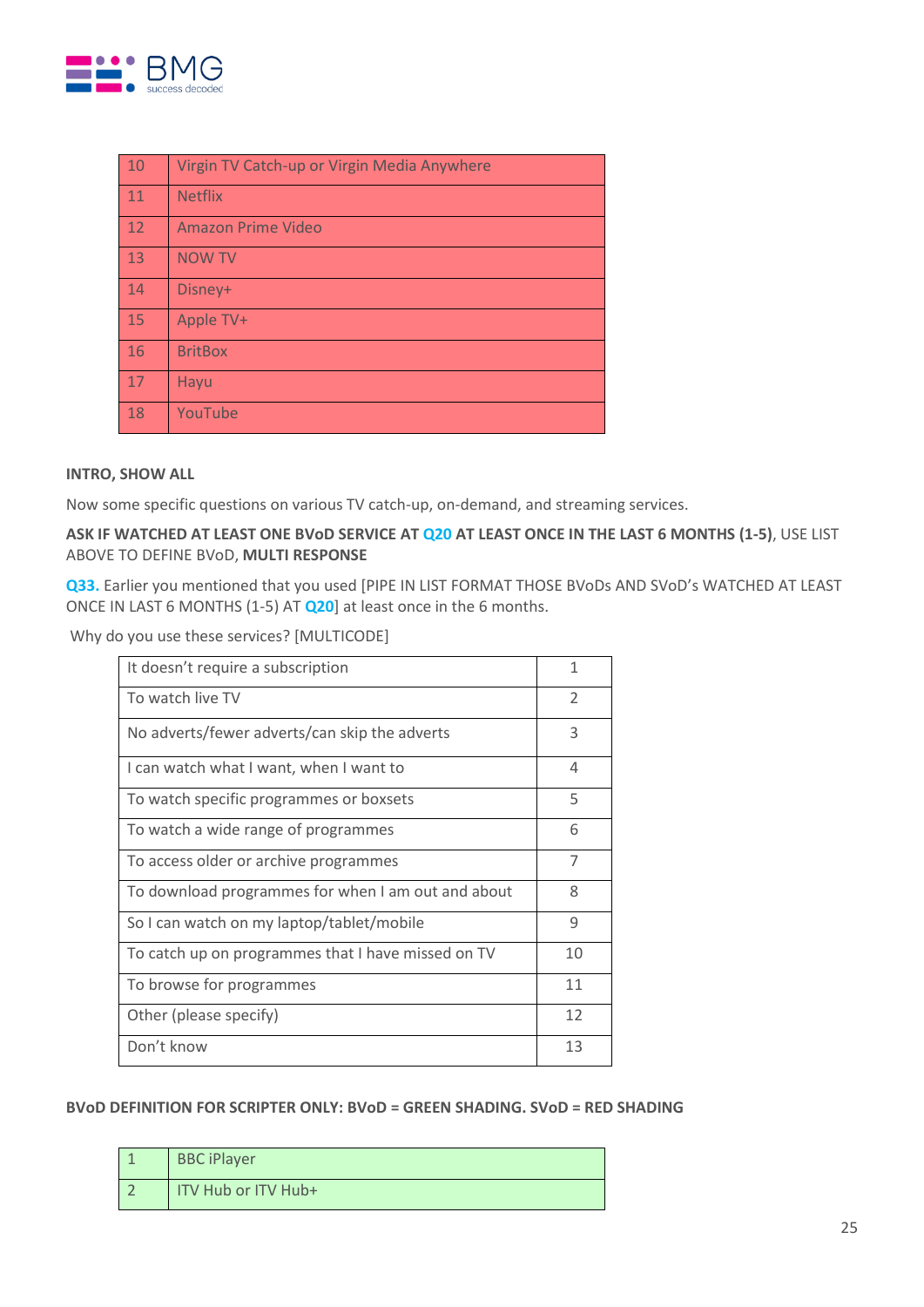

| $\overline{3}$ | STV Player or STV Player VIP                |
|----------------|---------------------------------------------|
| $\overline{4}$ | S4C Clic (Welsh language)                   |
| 5              | All $4$ or All $4+$                         |
| 6              | My5                                         |
| 7              | Sky On Demand or Sky Go                     |
| 8              | <b>UKTV Play</b>                            |
| 9              | Dplay/Discovery+                            |
| 10             | Virgin TV Catch-up or Virgin Media Anywhere |
| 11             | <b>Netflix</b>                              |
| 12             | Amazon Prime Video                          |
| 13             | <b>NOW TV</b>                               |
| 14             | Disney+                                     |
| 15             | Apple TV+                                   |
| 16             | <b>BritBox</b>                              |
| 17             | Hayu                                        |
| 18             | YouTube                                     |

## **ASK IF NOT WATCHED AT LEAST ONE BVoD SERVICE AT Q20 AT LEAST ONCE IN THE LAST 6 MONTHS (1-5), USE DEFINITION ABOVE TO DEFINE BVoD, OPEN RESPONSE**

**Q34.** Earlier you mentioned that you haven't used [PIPE IN LIST FORMAT THOSE BVoDs NOT WATCHED **Q20** AT LEAST ONCE IN THE LAST 6 MONTHS (1-5)] in the last 6 months or more.

Why don't you use these services?

OPEN TEXT BOX \_\_\_\_\_\_\_\_\_\_\_\_\_\_\_\_\_\_\_\_\_\_\_\_

## **ASK IF WATCHED AT LEAST ONE BVoD SERVICE AT Q20 AT LEAST ONCE IN THE LAST 6 MONTHS (1-5), USE DEFINITION ABOVE TO DEFINE BVoD**

**Q35.** We are going to ask you questions about some TV catch-up, on-demand or streaming services you have used in the last three months. You will be asked to rate each service you have used on a number statements, which will be displayed in **bold and underlined text.**

Thinking about each broadcaster TV catch-up, on-demand or streaming service individually on a scale of 1 to 10, where 1 means extremely badly and 10 means extremely well, how well or badly does it provide...?

### **[INSERT STATEMENT, STATEMENT SHOULD BE BOLD AND UNDERLINED. RANDOMISE ORDER OF STATEMENTS]**

| Area | Concept | <b>Wording</b> |  |
|------|---------|----------------|--|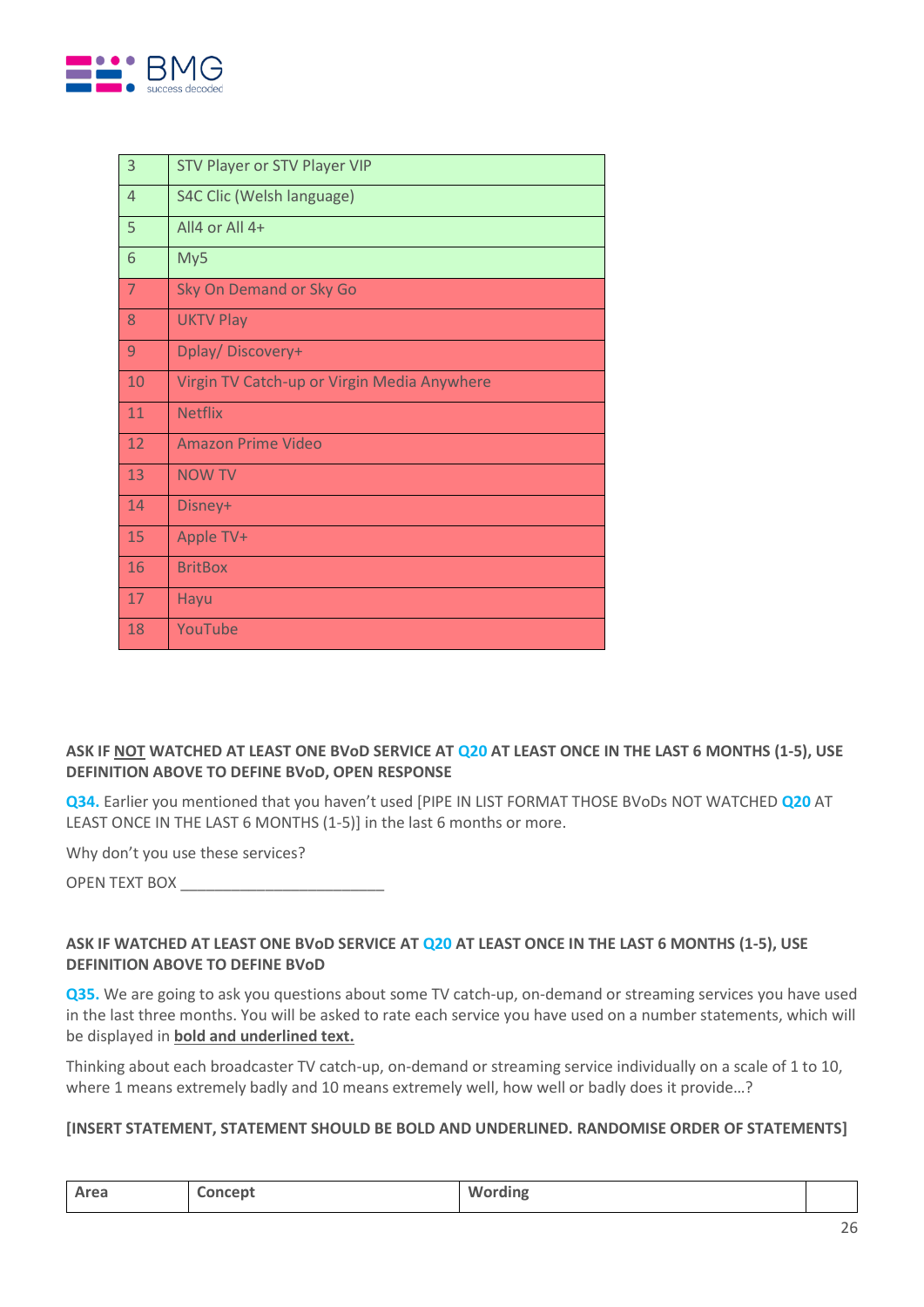

|                          | See your area on screen/TV<br>reflecting life back at you. (it shows<br>different parts of the UK, including<br>England, Northern Ireland, Scotland<br>and Wales)                                                                                                                  | Programmes that feature [IF ENGLAND = my<br>region] [IF SCOTLAND = Scotland] [IF WALES =<br>Wales] [IF NORTHERN IRELAND = Northern<br>Ireland] | 1              |
|--------------------------|------------------------------------------------------------------------------------------------------------------------------------------------------------------------------------------------------------------------------------------------------------------------------------|------------------------------------------------------------------------------------------------------------------------------------------------|----------------|
| <b>Diversity</b>         | See your area on screen/TV<br>reflecting life back at you                                                                                                                                                                                                                          | Programmes that feature people like me                                                                                                         | 2              |
|                          | On-screen diversity                                                                                                                                                                                                                                                                | Programmes which feature people from<br>different backgrounds                                                                                  | 3              |
|                          | Facilitate a good understanding of<br>world issues                                                                                                                                                                                                                                 | Programmes that help me to understand what<br>is going on in the world today                                                                   | $\overline{4}$ |
|                          | A wide range of genres                                                                                                                                                                                                                                                             | A wide range of different types of<br>programmes, such as drama, comedy,<br>entertainment or sport                                             | 5              |
| <b>Quality/Range</b>     | Provision of niche genres/high<br>public value/low commercial value                                                                                                                                                                                                                | Programmes about science, arts, culture and<br>religion                                                                                        | 6              |
|                          | Challenge opinions/offers<br>alternative viewpoints                                                                                                                                                                                                                                | Programmes that help me see things from a<br>different angle/perspective                                                                       | $\overline{7}$ |
|                          | Distinctiveness/innovation                                                                                                                                                                                                                                                         | Programmes that are different in their<br>approach to other providers                                                                          | 8              |
|                          | Easy to access/universality                                                                                                                                                                                                                                                        | Easy to find something I want to watch                                                                                                         | 9              |
| <b>Accessibility</b>     | Easy to access/universality                                                                                                                                                                                                                                                        | Provides services that are easy to find my way<br>around                                                                                       | 10             |
|                          | Britishness and UK relatability                                                                                                                                                                                                                                                    | Programmes made for UK audiences                                                                                                               | 11             |
| <b>Audience</b>          | Relatability                                                                                                                                                                                                                                                                       | Programmes that are relevant to me                                                                                                             | 12             |
|                          | Universality of programming                                                                                                                                                                                                                                                        | Appeals to a wide range of different audiences                                                                                                 | 13             |
| <b>Shared</b><br>viewing | Brings people together for shared<br>experiences/a collective viewing<br>experience (micro) Tends to mean<br>scheduled (appointment to view)<br>linear TV experiences e.g. Line of<br>Duty/Gavin and Stacey. Creates<br>talking points/water cooler<br>moments about UK/British TV | Programmes that I can watch and talk about<br>with people I know                                                                               |                |
|                          | Brings audiences together for<br>shared experiences/a collective<br>viewing experience (macro) Tends<br>to mean live events e.g. Royal<br>Wedding, Wimbledon.                                                                                                                      | Broadcast events that bring the nation<br>together for a shared viewing experience                                                             | 15             |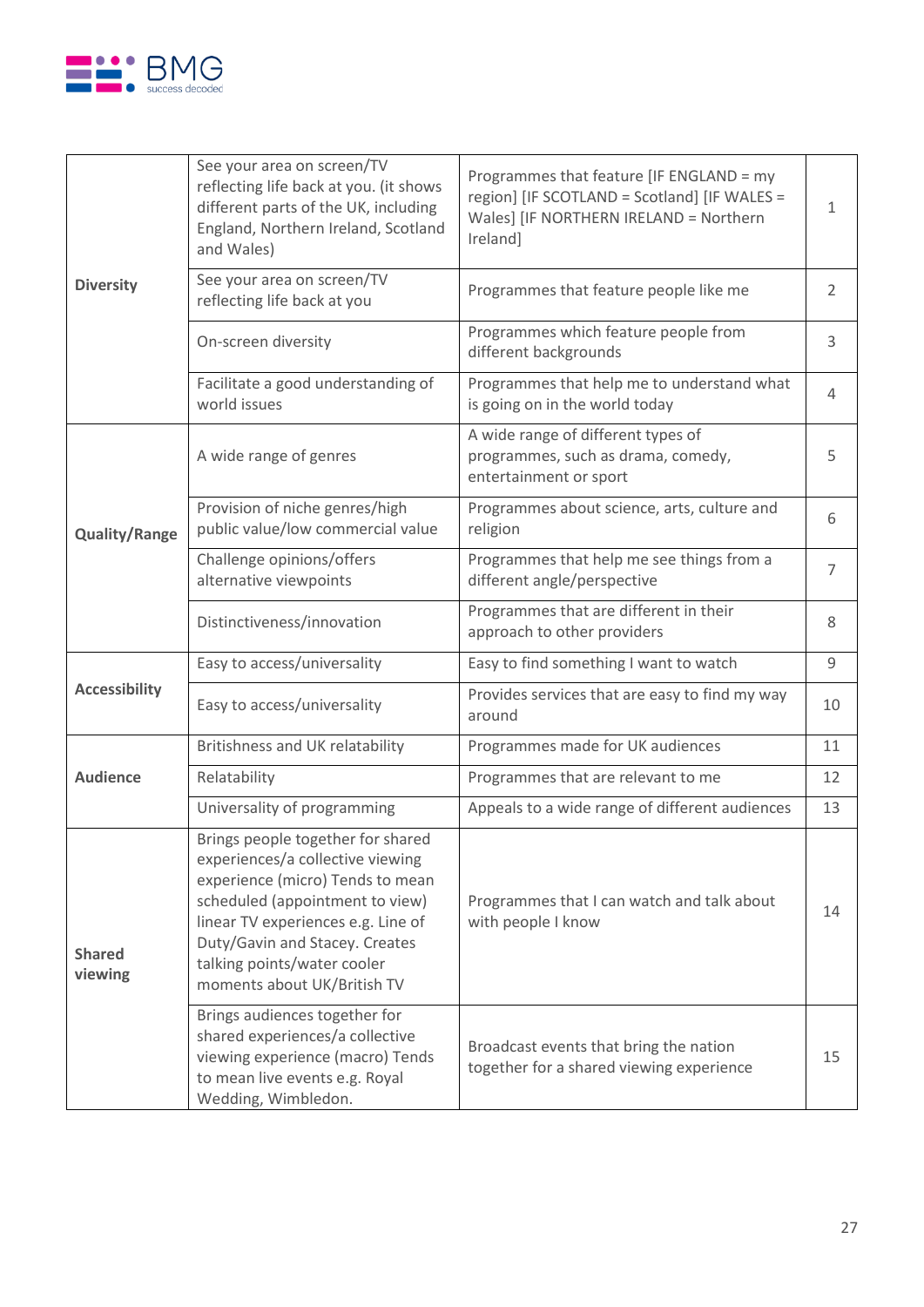

| <b>Row</b><br>opti<br>ons | BBC iPlayer [SHOW IF Q20_1 = 1-5]                                                       |
|---------------------------|-----------------------------------------------------------------------------------------|
| $\overline{\phantom{a}}$  | ITV Hub or ITV Hub+ [SHOW IF $Q20$ 2 = 1-5]                                             |
| 3                         | STV Player or STV Player VIP [SHOW IF Q20 3 = 1-5]<br>[RESPONDENTS IN SCOTLAND ONLY]    |
| 4                         | S4C Clic (Welsh language) [SHOW IF $Q20$ 4 = 1-5]<br><b>[RESPONDENTS IN WALES ONLY]</b> |
| 5                         | All4 or All4+ [SHOW IF $Q20$ 5 = 1-5]                                                   |
| 6                         | My5 [SHOW IF $Q20$ 6 = 1-5]                                                             |

*Please select one option per row.*

| 1 - Extremely badly | 1              |
|---------------------|----------------|
| $\overline{2}$      | $\overline{2}$ |
| 3                   | 3              |
| $\overline{4}$      | 4              |
| 5                   | 5              |
| 6                   | 6              |
| 7                   | 7              |
| 8                   | 8              |
| 9                   | 9              |
| 10 - Extremely well | 10             |
| Don't know          | 11             |

## **BVoD DEFINITION FOR SCRIPTER ONLY: BVoD = GREEN SHADING. SVoD = RED SHADING**

| $\mathbf{1}$             | <b>BBC iPlayer</b>           |
|--------------------------|------------------------------|
| $\overline{\phantom{a}}$ | <b>ITV Hub or ITV Hub+</b>   |
| 3                        | STV Player or STV Player VIP |
| $\overline{4}$           | S4C Clic (Welsh language)    |
| 5                        | All4 or All 4+               |
| 6                        | My5                          |
| $\boldsymbol{\tau}$      | Sky On Demand or Sky Go      |
| 8                        | <b>UKTV Play</b>             |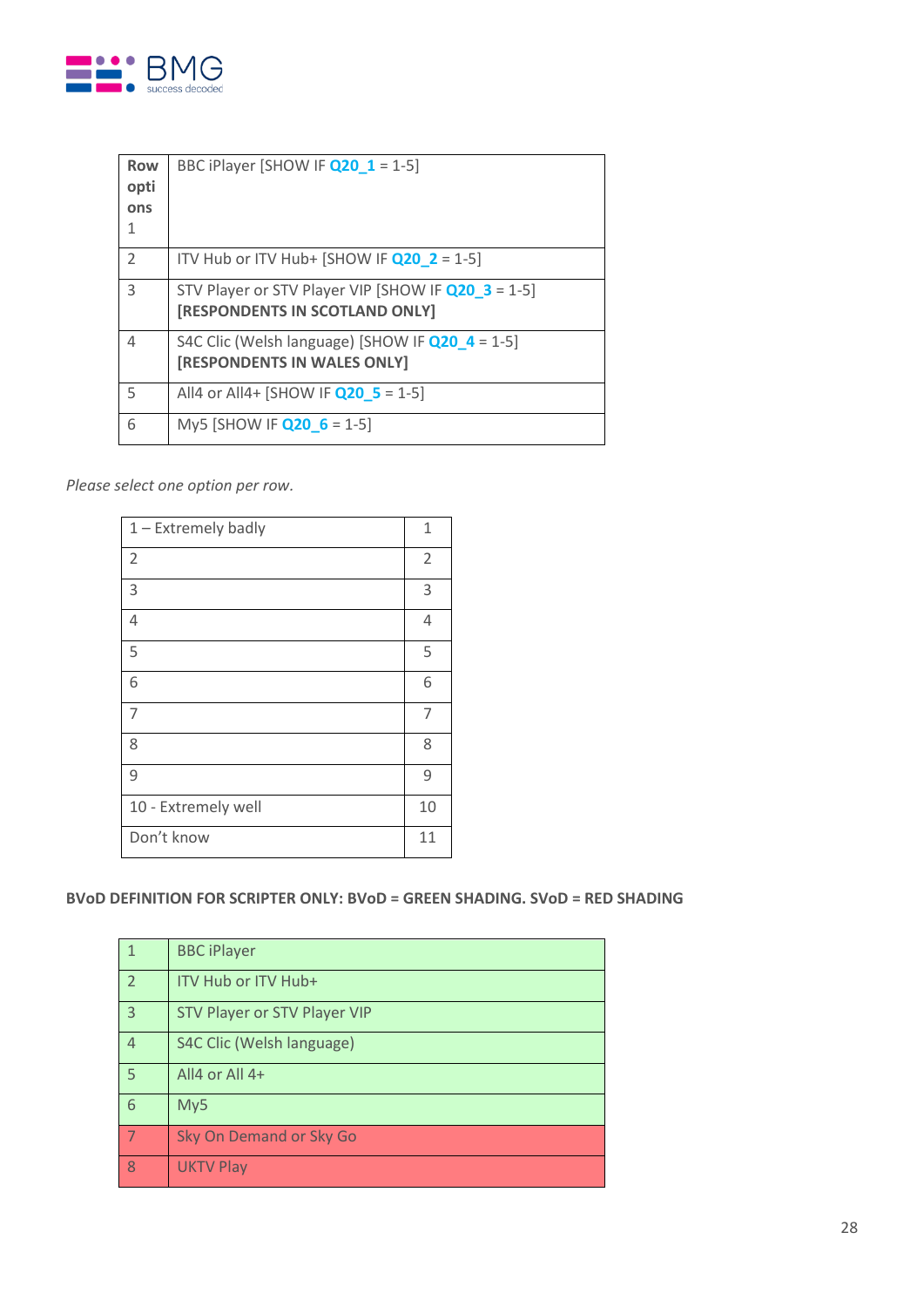

| $\overline{9}$ | Dplay/Discovery+                            |
|----------------|---------------------------------------------|
| 10             | Virgin TV Catch-up or Virgin Media Anywhere |
| 11             | <b>Netflix</b>                              |
| 12             | <b>Amazon Prime Video</b>                   |
| 13             | <b>NOW TV</b>                               |
| 14             | Disney+                                     |
| 15             | Apple TV+                                   |
| 16             | <b>BritBox</b>                              |
| 17             | Hayu                                        |
| 18             | YouTube                                     |

## **ASK IF WATCHED NETFLIX OR AMAZON PRIME VIDEO OR NOW TV OR DISNEY+ OR YOUTUBE OR BRITBOX AT Q20 AT LEAST ONCE IN THE LAST 6 MONTHS (1-5), USE LIST ABOVE TO DEFINE SVoD**, **OPEN RESPONSE**

**Q36.** Earlier you mentioned that you used [PIPE IN LIST FORMAT THOSE SVoDs WATCHED AT **Q20** AT LEAST ONCE IN THE LAST 6 MONTHS (1-5), ONLY LIST NETFLIX OR AMAZON PRIME VIDEO OR NOW TV OR DISNEY+ OR YOUTUBE OR BRITBOXI at least once in the last 6 months.

Why do you use these services?

OPEN TEXT BOX\_\_\_\_\_\_\_\_\_\_\_\_\_\_\_\_\_\_\_\_\_\_\_\_

## **ASK IF NOT WATCHED AT LEAST ONE SVoD SERVICE AT Q20 AT LEAST ONCE IN THE LAST 6 MONTHS (1-5), USE DEFINITION ABOVE TO DEFINE SVoD. OPEN RESPONSE**

**Q37.** Earlier you mentioned that you haven't used [PIPE IN LIST FORMAT THOSE SVoDs NOT WATCHED AT **Q20** AT LEAST ONCE IN THE LAST 6 MONTHS (1-5)] in the last 6 months or more.

Why don't you use these services?

OPEN TEXT BOX \_\_\_\_\_\_\_

#### **ASK ALL, SINGLE RESPONSE**

**Q38.** Thinking about some subscription-based on-demand or streaming services you have used in the last three months. You will be asked to rate each service you have used on a number statements, which will be displayed in **bold and underlined text.**

Thinking about each of these streaming services individually on a scale of 1 to 10, where 1 means extremely badly and 10 means extremely well, how well or badly does it provide…?

#### **[INSERT STATEMENT, STATEMENT SHOULD BE BOLD AND UNDERLINED. RANDOMISE ORDER OF STATEMENTS]**

| Area | Concept | Wording |  |
|------|---------|---------|--|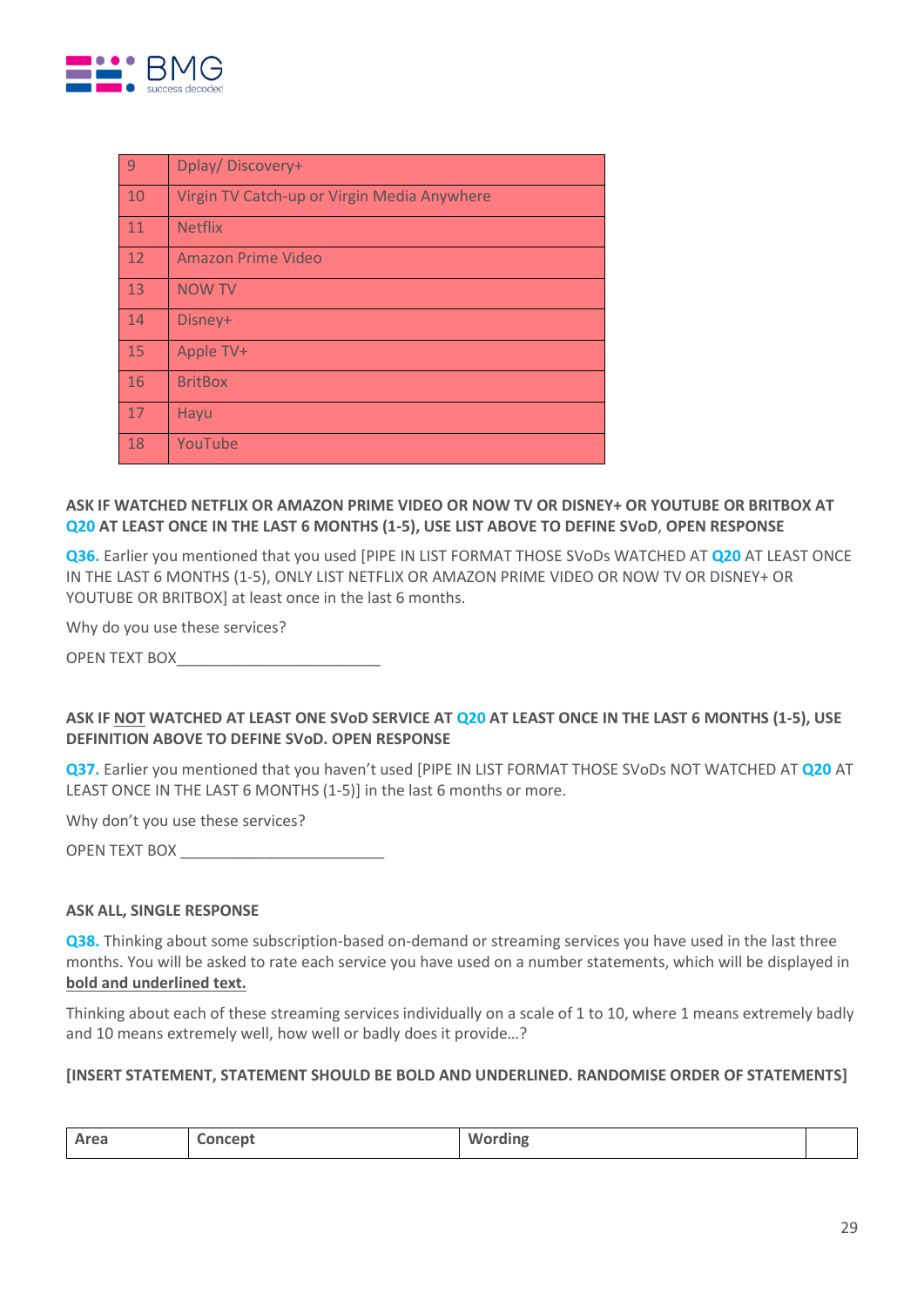

|                          | See your area on screen/TV<br>reflecting life back at you. (it shows<br>different parts of the UK, including<br>England, Northern Ireland, Scotland<br>and Wales)                                                                                                                  | Programmes that feature [IF ENGLAND = my<br>region] [IF SCOTLAND = Scotland] [IF WALES =<br>Wales] [IF NORTHERN IRELAND = Northern<br>Ireland] | $\mathbf{1}$   |
|--------------------------|------------------------------------------------------------------------------------------------------------------------------------------------------------------------------------------------------------------------------------------------------------------------------------|------------------------------------------------------------------------------------------------------------------------------------------------|----------------|
| <b>Diversity</b>         | See your area on screen/TV<br>reflecting life back at you                                                                                                                                                                                                                          | Programmes that feature people like me                                                                                                         | 2              |
|                          | On-screen diversity                                                                                                                                                                                                                                                                | Programmes which feature people from<br>different backgrounds                                                                                  | 3              |
|                          | Facilitate a good understanding of<br>world issues                                                                                                                                                                                                                                 | Programmes that help me to understand what<br>is going on in the world today                                                                   | $\overline{4}$ |
|                          | A wide range of genres                                                                                                                                                                                                                                                             | A wide range of different types of<br>programmes, such as drama, comedy,<br>entertainment or sport                                             | 5              |
| <b>Quality/Range</b>     | Provision of niche genres/high<br>public value/low commercial value                                                                                                                                                                                                                | Programmes about science, arts, culture and<br>religion                                                                                        | 6              |
|                          | Challenge opinions/offers<br>alternative viewpoints                                                                                                                                                                                                                                | Programmes that help me see things from a<br>different angle/perspective                                                                       | $\overline{7}$ |
|                          | Distinctiveness/innovation                                                                                                                                                                                                                                                         | Programmes that are different in their<br>approach to other providers                                                                          | 8              |
|                          | Easy to access/universality                                                                                                                                                                                                                                                        | Easy to find something I want to watch                                                                                                         | 9              |
| <b>Accessibility</b>     | Easy to access/universality                                                                                                                                                                                                                                                        | Provides services that are easy to find my way<br>around                                                                                       | 10             |
|                          | Britishness and UK relatability                                                                                                                                                                                                                                                    | Programmes made for UK audiences                                                                                                               | 11             |
| <b>Audience</b>          | Relatability                                                                                                                                                                                                                                                                       | Programmes that are relevant to me                                                                                                             | 12             |
|                          | Universality of programming                                                                                                                                                                                                                                                        | Appeals to a wide range of different audiences                                                                                                 | 13             |
| <b>Shared</b><br>viewing | Brings people together for shared<br>experiences/a collective viewing<br>experience (micro) Tends to mean<br>scheduled (appointment to view)<br>linear TV experiences e.g. Line of<br>Duty/Gavin and Stacey. Creates<br>talking points/water cooler<br>moments about UK/British TV | Programmes that I can watch and talk about<br>with people I know                                                                               |                |
|                          | Brings audiences together for<br>shared experiences/a collective<br>viewing experience (macro) Tends<br>to mean live events e.g. Royal<br>Wedding, Wimbledon.                                                                                                                      | Broadcast events that bring the nation<br>together for a shared viewing experience                                                             | 15             |

Row options

| Sky On Demand or Sky Go [SHOW IF Q20_7 = 1-5] |  |
|-----------------------------------------------|--|
|-----------------------------------------------|--|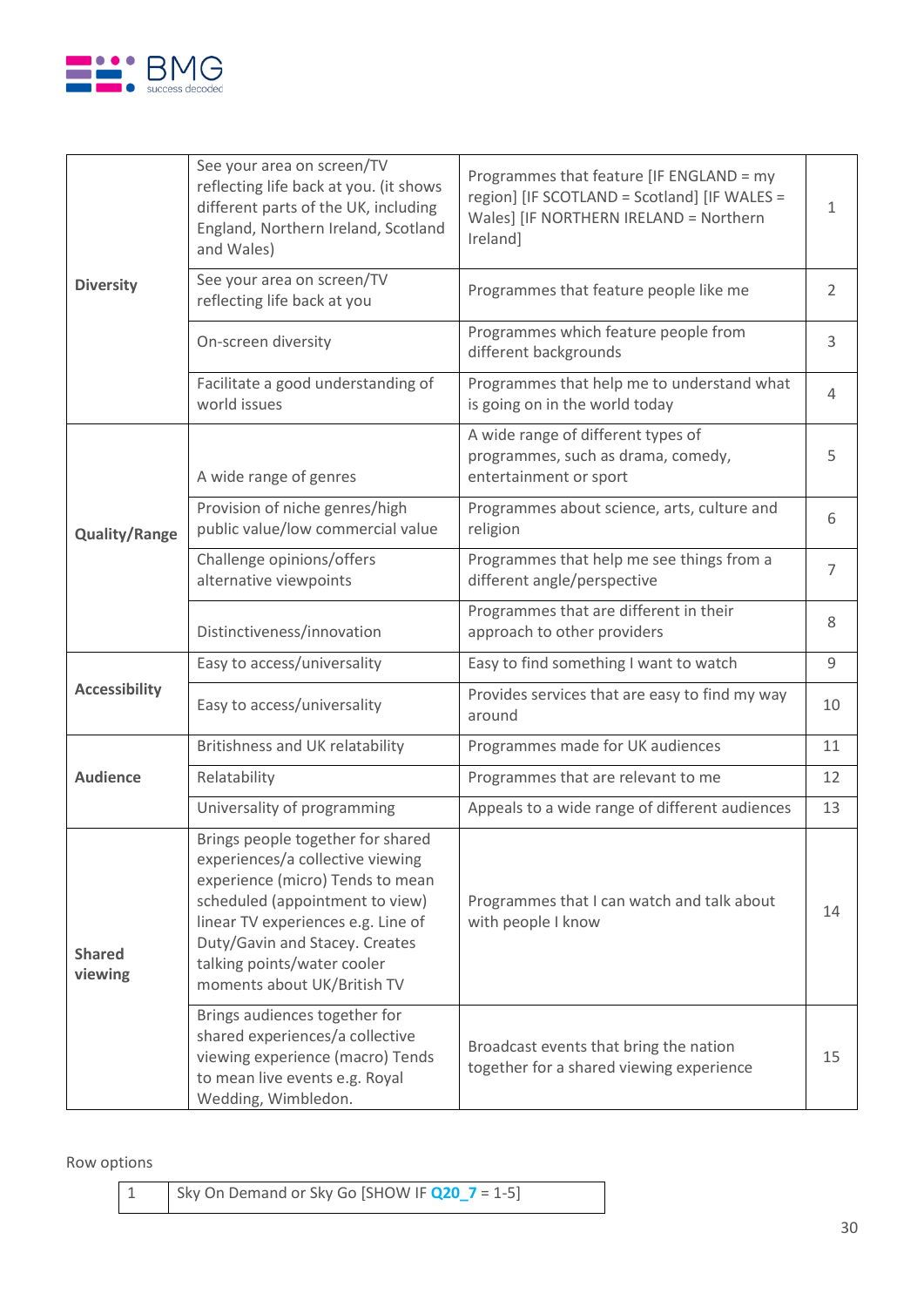

|   | Netflix [SHOW IF <b>Q20 11</b> = 1-5]     |
|---|-------------------------------------------|
| 3 | Amazon Prime Video [SHOW IF Q20_12 = 1-5] |
|   | NOW TV [SHOW IF <b>Q20 13</b> = 1-5]      |
|   | Disney+ [SHOW IF $Q20$ 14 = 1-5]          |
| 6 | BritBox [SHOW IF <b>Q20 16</b> = 1-5]     |
|   | YouTube [SHOW IF $Q20$ 8 = 1-5]           |

*Please select one option per row.*

| 1 - Extremely badly | 1              |
|---------------------|----------------|
| $\overline{2}$      | $\overline{2}$ |
| 3                   | 3              |
| $\overline{4}$      | 4              |
| 5                   | 5              |
| 6                   | 6              |
| 7                   | 7              |
| 8                   | 8              |
| 9                   | 9              |
| 10 - Extremely well | 10             |
| Don't know          | 11             |

**BVoD DEFINITION FOR SCRIPTER ONLY: BVoD = GREEN SHADING. SVoD = RED SHADING**

| $\overline{1}$ | <b>BBC iPlayer</b>                          |
|----------------|---------------------------------------------|
| $\overline{2}$ | ITV Hub or ITV Hub+                         |
| $\overline{3}$ | STV Player or STV Player VIP                |
| $\overline{4}$ | S4C Clic (Welsh language)                   |
| -5             | All4 or All 4+                              |
| 6              | My5                                         |
| -7             | Sky On Demand or Sky Go                     |
| 8              | <b>UKTV Play</b>                            |
| $\overline{9}$ | Dplay/Discovery+                            |
| 10             |                                             |
|                | Virgin TV Catch-up or Virgin Media Anywhere |
| 11             | <b>Netflix</b>                              |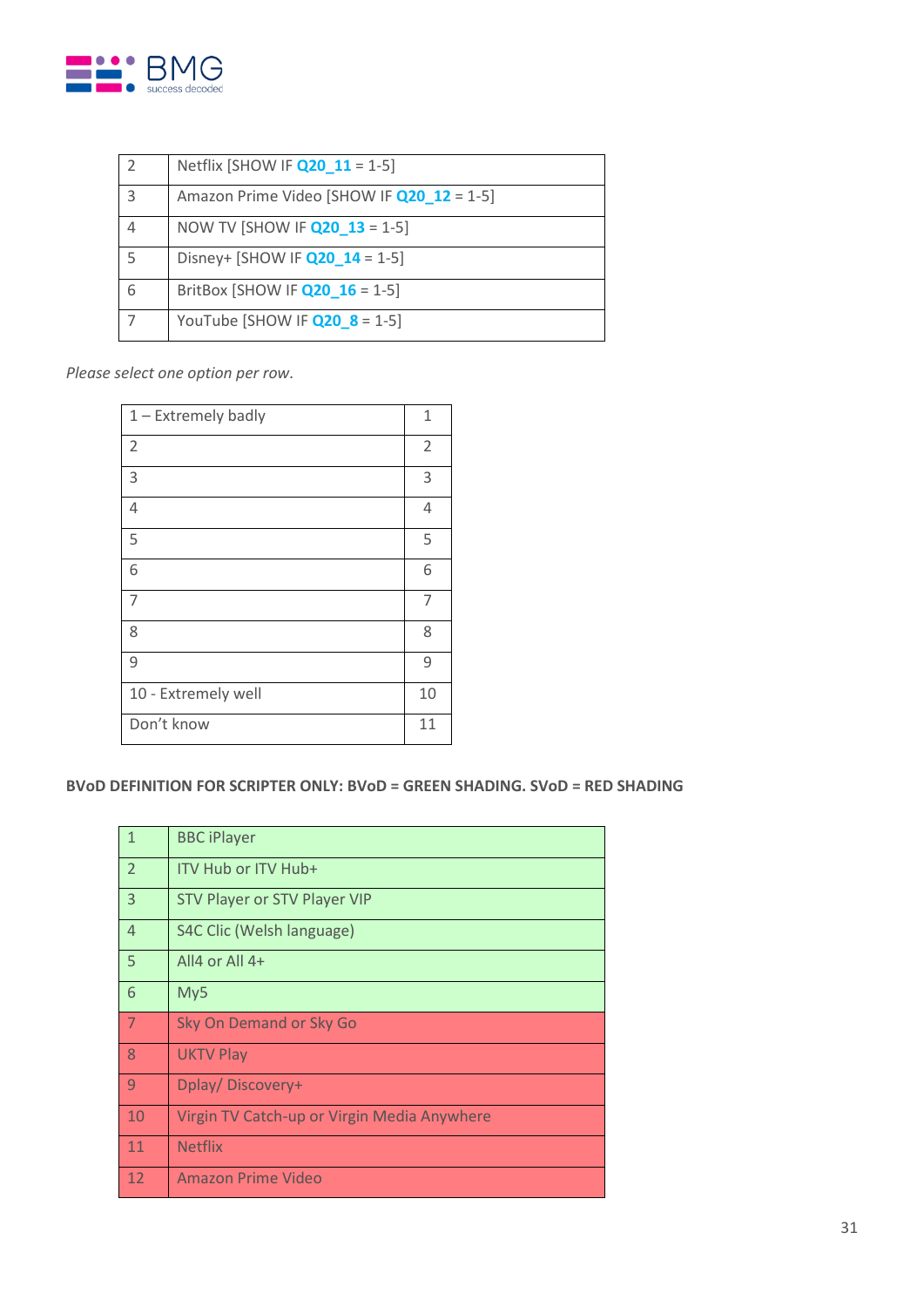

| 13 | <b>NOW TV</b>  |
|----|----------------|
| 14 | Disney+        |
| 15 | Apple TV+      |
| 16 | <b>BritBox</b> |
| 17 | <b>Hayu</b>    |
| 18 | YouTube        |

**ASK IF USED AT LEAST ONE SERVICE IN PAST 6 MONTHS (1-5) AT Q20, SINGLE RESPONSE PER ROW, RANDOMISE ORDER OF 1-6, THEN RANDOMISE ORDER OF 7-13**

**Q39.** Overall, how satisfied or dissatisfied are you with these TV catch-up, on-demand or streaming services?

#### Rows

| 1              | BBC iPlayer [SHOW IF Q20_1 = 1-5]                  |
|----------------|----------------------------------------------------|
| $\overline{2}$ | ITV Hub or ITV Hub+ [SHOW IF $Q20$ 2 = 1-5]        |
| 3              | STV Player or STV VIP [SHOW IF $Q20$ 3 = 1-5]      |
|                | [RESPONDENTS IN SCOTLAND ONLY]                     |
| 4              | S4C Clic (Welsh language) [SHOW IF $Q20$ 4 = 1-5]  |
|                | [RESPONDENTS IN WALES ONLY]                        |
| 5              | All4 or All4+ [SHOW IF $Q20$ 5 = 1-5]              |
|                |                                                    |
| 6              | My5 [SHOW IF $Q20$ 6 = 1-5]                        |
| $\overline{7}$ | Sky On Demand or Sky Go [SHOW IF $Q20$ $7 = 1-5$ ] |
| 8              | Netflix [SHOW IF <b>Q20 11</b> = 1-5]              |
| 9              | Amazon Prime Video [SHOW IF Q20 12 = 1-5]          |
| 10             | NOW TV [SHOW IF <b>Q20 13</b> = 1-5]               |
| 11             | Disney+ [SHOW IF $Q20$ 14 = 1-5]                   |
| 12             | BritBox [SHOW IF $Q20$ 16 = 1-5]                   |
| 13             | YouTube [SHOW IF <b>Q20_18</b> = 1-5]              |

*Please select one option per row*

| Very satisfied                     |  |
|------------------------------------|--|
| Quite satisfied                    |  |
| Neither satisfied nor dissatisfied |  |
| Quite dissatisfied                 |  |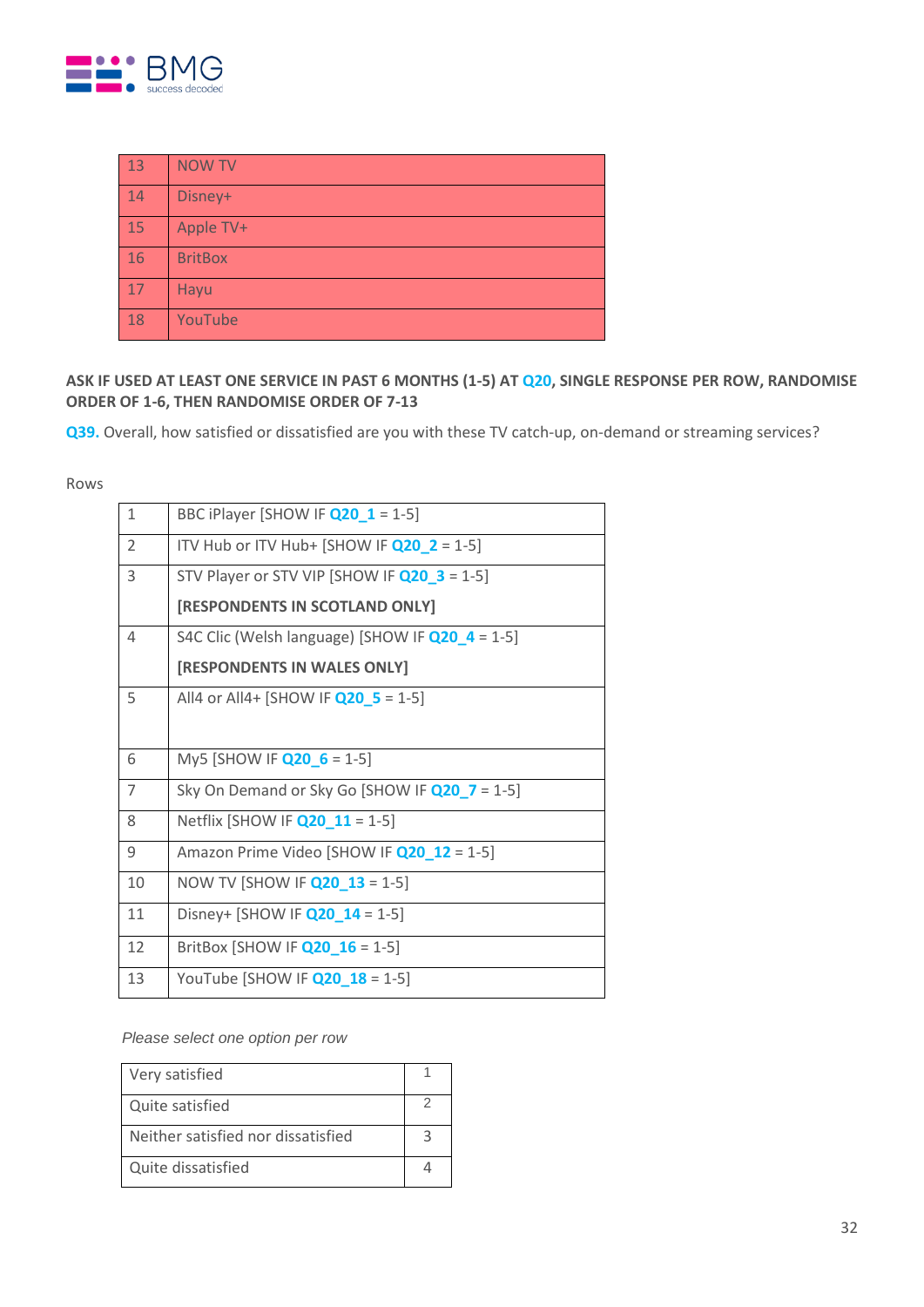

| Very dissatisfied |  |
|-------------------|--|
| Don't know        |  |

#### **ASK ALL, SINGLE RESPONSE**

**Q40.** How important, if at all, would you say it is it that public service broadcasters provide catch up, on-demand, or streaming services)? By this we mean BBC iPlayer, ITV Hub, [IF SCOTLAND: STV Player], All4, My5, [IF WALES: and S4C].

| 1- Not at all important  | 1  |
|--------------------------|----|
| $\overline{2}$           | 2  |
| 3                        | 3  |
| $\overline{4}$           | 4  |
| 5                        | 5  |
| 6                        | 6  |
| $\overline{7}$           | 7  |
| 8                        | 8  |
| 9                        | 9  |
| 10 - Extremely important | 10 |
| Don't know               | 11 |

## **ASK ALL, SINGLE RESPONSE**

**Q41.** To what extent do you agree or disagree with the following statements?

| How TV has changed                                                       |    |
|--------------------------------------------------------------------------|----|
| The quality of TV programmes available is not as good as it used to be   | 1  |
|                                                                          |    |
| I trust what I see reported on broadcast TV news less than I used to     | 2  |
| My viewing habits would change if the main channels no longer existed    | 3  |
| <b>Importance &amp; benefits</b>                                         |    |
| TV is something that helps bring people together                         | 4  |
| I would be happy to live without TV programmes                           | 5  |
| TV is a great way to relax and unwind                                    | 6  |
| <b>Choice</b>                                                            |    |
| I am always looking for new channels, streaming services, and programmes | 7  |
| There is too much choice now when it comes to what to watch              | 8  |
| There is not enough of what I want to watch on the main channels         | 9  |
| <b>Content</b>                                                           |    |
| I mainly watch news and current affairs programmes                       | 10 |
| I mainly watch entertainment and drama programmes                        | 11 |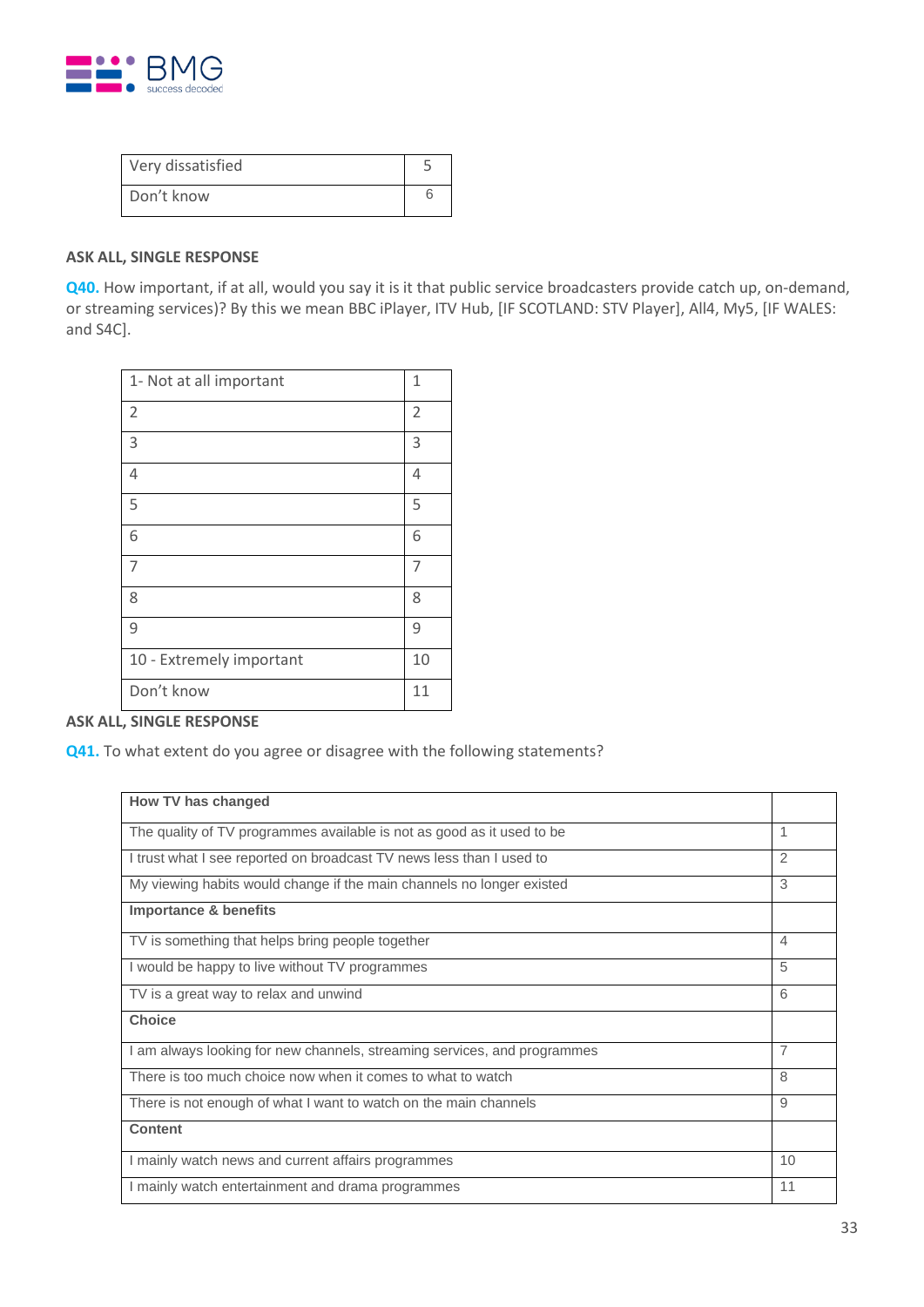

| I mainly watch TV for sport                                                                              | 12 |
|----------------------------------------------------------------------------------------------------------|----|
| New services & technology                                                                                |    |
| I would understand how to use any new TV product or service that comes along                             | 13 |
| I am happy to pay to access on-demand and video streaming services (e.g. Netflix, Amazon Prime<br>Video) | 14 |
| l actively plan my TV viewing                                                                            | 15 |
| TV can be background noise for me                                                                        | 16 |
| I watch specific programmes rather than channels                                                         | 17 |

*Please select one option per row.*

| Strongly agree             |   |
|----------------------------|---|
| Somewhat agree             |   |
| Neither agree nor disagree | ₹ |
| Somewhat disagree          |   |
| Strongly disagree          |   |

# **Final demographics**

#### **INTRO, SHOW ALL**

Thanks for your responses so far, we are nearly at the end of the survey!

Now some final questions about you.

We will analyse the results at a broad level and your responses will not be used to identify you in any way.

#### **ASK ALL, SINGLE RESPONSE**

**Q42.** Which of these best describes your current situation?

*Please select one option.*

| In full time employment                   |               |
|-------------------------------------------|---------------|
| In part time employment                   | $\mathcal{P}$ |
| Unemployed                                | 3             |
| A student                                 | 4             |
| Full-time responsibility for home/ family | 5             |
| Retired                                   | 6             |
| Other                                     |               |
| Prefer not to say                         | 8             |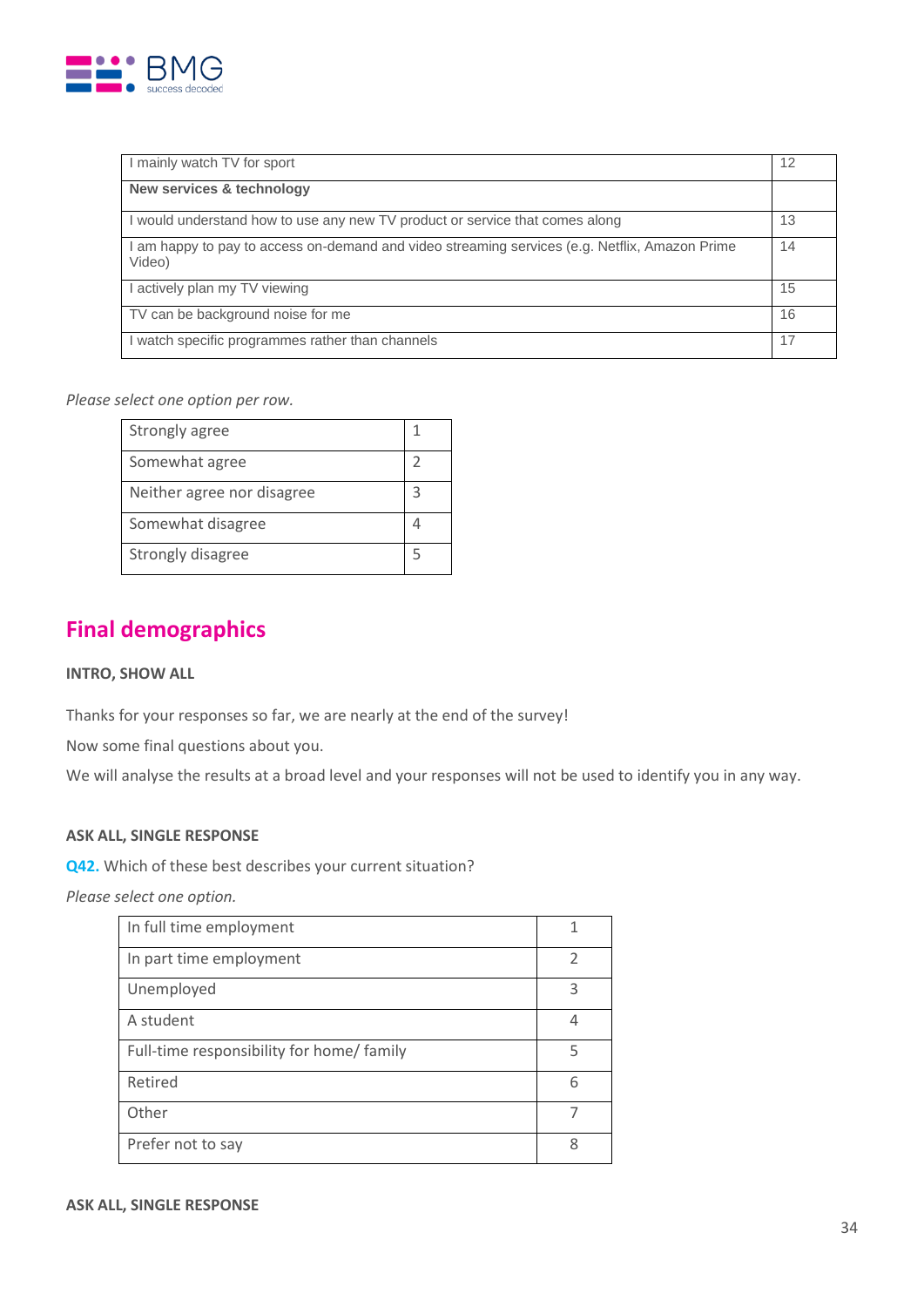

**Q43.** Which one of these bands describes your total household income before tax or any other deductions are made?

Please include any benefits or credits that you or anyone else in your household receives, including housing benefit, as well as any income from employment.

*Please select one option.*

|                | Per week          | Per Year                |
|----------------|-------------------|-------------------------|
| $\mathbf{1}$   | Up to £199        | Up to £10,399           |
| 2              | From £200 to £299 | From £10,400 to £15,599 |
| 3              | From £300 to £499 | From £15,600 to £25,999 |
| 4              | From £500 to £699 | From £26,000 to £36,399 |
| 5              | From £700 to £999 | From £36,400 to £51,999 |
| 6              | £1,000 and above  | £52,000 and above       |
| $\overline{7}$ | Don't know        |                         |
| 8              | Prefer not to say |                         |

#### **ASK ALL, SINGLE RESPONSE**

**Q44***.* Which of these – if any – impact or limit your daily activities or the work you can do? *Please select all that apply.*

| Hearing? Poor hearing, partial hearing, or are deaf                                                                                                                           | 1             |
|-------------------------------------------------------------------------------------------------------------------------------------------------------------------------------|---------------|
| Eyesight? Poor vision, colour blindness, partial sight, or are blind                                                                                                          | $\mathcal{P}$ |
| Mobility? Cannot walk at all/ use a wheelchair or mobility scooter etc., or<br>cannot walk very far or manage stairs or can only do so with difficulty                        | 3             |
| Dexterity? Limited ability to reach/ difficulty opening things with your<br>hands/ difficulty using a telephone handset/ television remote control/<br>computer keyboard etc. | 4             |
| Breathing? Breathlessness or chest pains                                                                                                                                      | 5             |
| Mental abilities? Such as learning, understanding, concentration,<br>memory, communicating, cognitive loss or deterioration                                                   | 6             |
| Social/behavioural? Conditions associated with this such as autism,<br>attention deficit disorder, Asperger's, etc.                                                           | 7             |
| Your mental health? Anxiety, depression, or trauma-related conditions,<br>for example                                                                                         | 8             |
| Other illnesses/ conditions which impact or limit your daily activities or<br>the work you can do                                                                             | 9             |